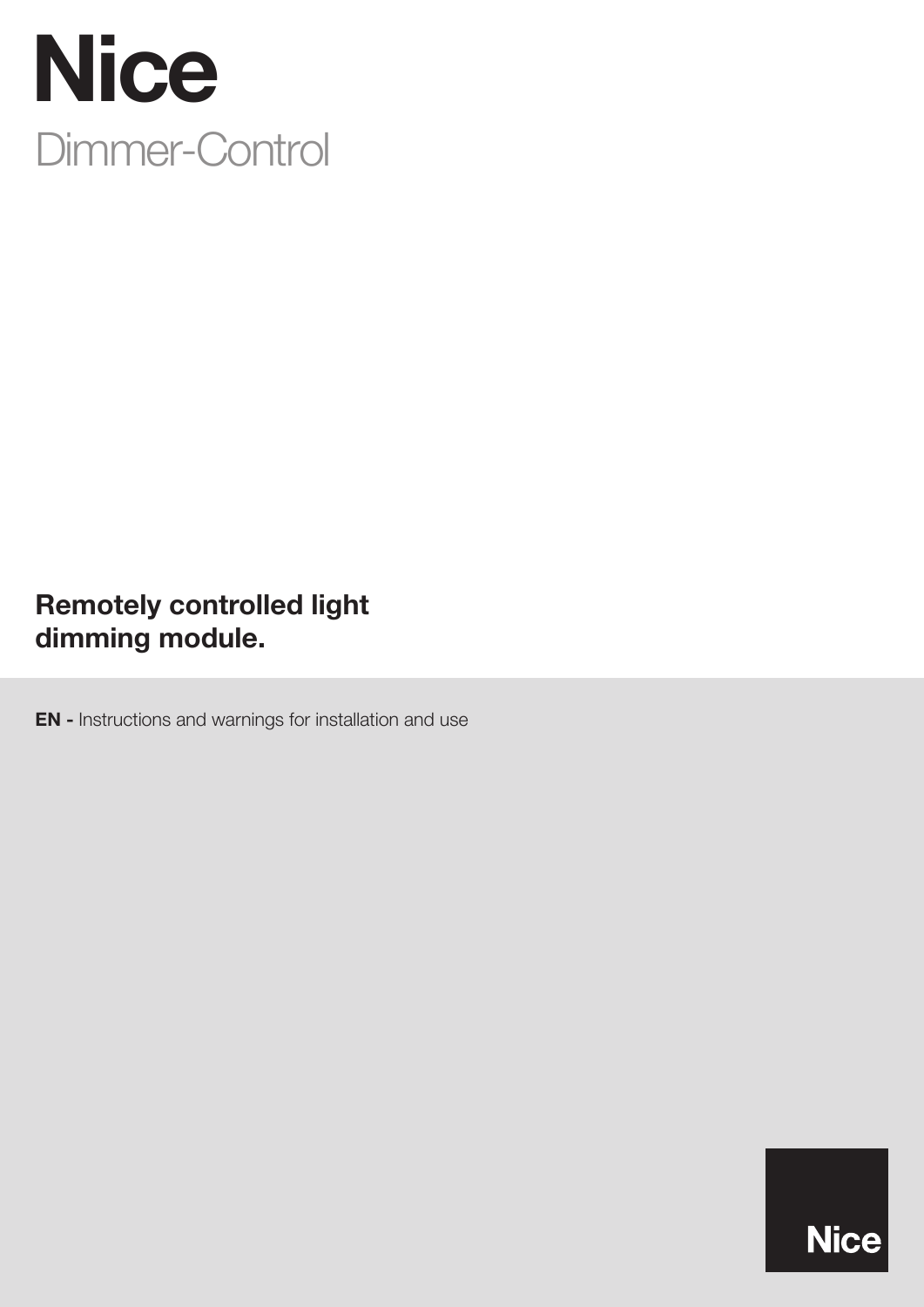### **WARNINGS AND GENERAL PRECAUTIONS**

- CAUTION! This manual contains important instructions and warnings for personal safety. Carefully read all parts of this manual. If in doubt, suspend installation immediately and contact Nice Technical Assistance.
- CAUTION! Important instructions: keep this manual in a safe place to enable future product maintenance and disposal procedures.
- CAUTION! All installation and connection operations must be performed exclusively by suitably qualified and skilled personnel with the unit disconnected from the mains power supply.
- CAUTION! Any use other than that specified herein or in environmental conditions other than those stated in this manual is to be considered improper and is strictly forbidden!
- The product's packaging materials must be disposed of in full compliance with local regulations.
- Never apply modifications to any part of the device. Operations other than those specified may only cause malfunctions. The manufacturer declines all liability for damage caused by makeshift modifications to the product.
- Never place the device near to sources of heat and never expose to naked flames. These actions may damage the product and cause malfunctions.
- This product is not intended for use by people (including children) with reduced physical, sensory or mental capabilities or who lack experience and knowledge, unless they have been given supervision or instruction concerning the use of the product by a person responsible for their safety.
- Make sure that children do not play with the product.
- The device is designed to operate in electrical home installation. Faulty connection or use may result in fire or electric shock.
- Even when the device is turned off, voltage may be present at its terminals. Any maintenance introducing changes into the configuration of connections or the load must be always performed with disabled fuse.

## PRODUCT DESCRIPTION

Remotely controlled light dimming module is designed to work with various types of light sources. It may be connected to two-wire or threewire configuration so it can operate with or without neutral lead. Dimmer-Control can switch or dim connected light source either through radio waves or through the wall switch connected directly to it.

New Dimmer-Control is equipped with an algorithm of smart light source detection which makes configuration easier and ensures high compatibility of the device. It may be used as a switch with non-dimmable light sources (in 3-wire connection).

#### Main features of Dimmer-Control:

- Compatible with any Z-Wave™ or Z-Wave Plus™ Controller,
- Controlled by Yubii Home Center or any other Z-Wave controller,
- Advanced microprocessor control,
- Implemented algorithm of smart light source detection,
- Auto-adjustment of the appropriate control mode to connected load,
- Active power and energy metering functionality,
- Soft start function,
- Memory of the last lighting level settings,
- Works with various types of switches momentary, toggle, three-way, etc.
- Active element: semiconductor electronic switch,
- To be installed in wall switch boxes of dimensions allowing for installation, conforming to provisions of applicable regulations,
- Dimmer-Control is an extension unit.

#### Dimmer-Control is a fully compatible Z-Wave Plus™ device.

This device may be used with all devices certified with the Z-Wave Plus certificate and should be compatible with such devices produced by other manufacturers. All non-battery operated devices within the network will act as repeaters to increase reliability of the network. The device is a Security Enabled Z-Wave Plus product and a Security Enabled Z-Wave Controller must be used in order to fully utilize the product.

# 3 SUPPORTED LOADS

### As a dimmer it operates under the following loads:

- 230V operated conventional incandescent and halogen light sources
- 12V operated ELV halogen lamps and dimmable LED bulbs (with electronic transformers)
- 12V operated MLV halogen lamps (with ferromagnetic transformers)
- dimmable LED bulbs
- dimmable compact fluorescent CFL tube lamps
- supported dimmable light sources (power factor > 0.5) with minimal power of 5VA using LED Adaptor (depending on the type of load)

### Without dimming function, it may work with:

- compact fluorescent CFL tube lamps with electronic ballast
- fluorescent tube lamps with electronic ballast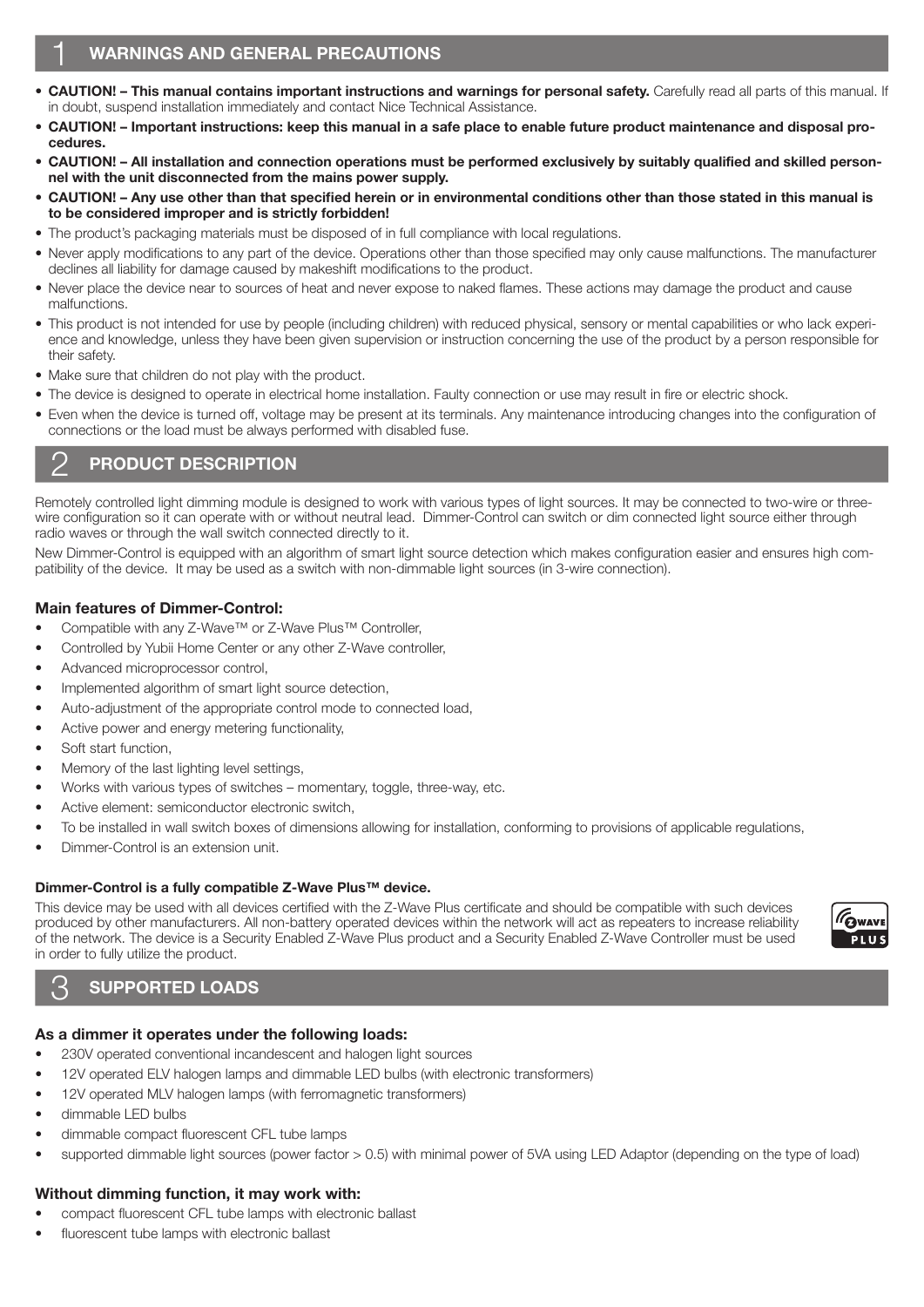- LED bulbs (power factor  $> 0.7$ )
- supported light sources (power factor > 0.5) with minimal power of 5VA using LED Adaptor (depending on the type of load)

#### $\bf{A}$  Applied load and Dimmer-Control itself may be damaged if the applied load is inconsistent with the technical specifications!

#### When connecting Dimmer-Control act in accordance with the following rules:

- Do not connect loads greater or less than those recommended,
- Do not connect different types of light sources simultaneously,
- Do not connect the power supply without a load,
- Do not connect more than one transformer with Dimmer-Control output,
- When using magnetic transformer load it with 50% of its nominal power at minimum,
- Minimize number of electronic transformers in a circuit, noises caused by them in electrical grids may affect Dimmer's operation.

Caution. Dimmer-Control supports only compact fluorescent tube lamps and fluorescent tube lamps with electronic ballast. Do not connect other types of fluorescent lamps!

#### Dimmer-Control uses different operating modes to control following types of loads:

- "Trailing edge" for resistive loads (R)
- "Trailing edge" for resistive-capacitive loads (RC)
- "Leading edge" for resistive-inductive loads (RL)

Note. Some types of the LED bulbs and compact fluorescent lamps are designed to work in leading edge operating mode.

| Table A1 - Recommended values of power for supported loads |                                                                                                                                     |          |  |  |
|------------------------------------------------------------|-------------------------------------------------------------------------------------------------------------------------------------|----------|--|--|
| $220 - 240V -$<br><b>Supported load types</b>              |                                                                                                                                     |          |  |  |
|                                                            | <b>Resistive loads</b><br>Conventional incandescent<br>and halogen light sources                                                    | 50-250W  |  |  |
|                                                            | <b>Resistive-capacitive loads</b><br>Fluorescent tube lamp (com-<br>pact / with electronic ballast),<br>electronic transformer, LED | 50-200VA |  |  |
|                                                            | <b>Resistive-inductive loads</b><br>Ferromagnetic transformers                                                                      | 50-220VA |  |  |

# **LED ADAPTOR**

LED Adaptor is a device designed to work with Dimmer-Control. It should be used in case of connecting LED bulbs or energy saving compact fluorescent lamps. LED Adaptor prevents flickering of the LED lights and glowing of the turned off compact fluorescent lamps.

In the case of 2-wire connection, LED Adaptor allows to reduce minimum power of load required by Dimmer-Control for correct operation. The LED Adaptor provides powering of Dimmer-Control in case of controlling the low loads of minimum power down to 5VA (for cosφ>0.5).

- Dimmer-Control was designed to work only with the LED Adaptor. Connecting other devices may cause damage to Dimmer-Control.
- In the case of 2-wire connection do not connect load below minimal power without the LED Adaptor.
- LED Adaptor works only with Dimmer-Control in trailing edge mode. Do not connect the LED Adaptor to the Dimmer operating in leading edge mode.
- LED Adaptor is sensitive to the frequent changes of the state of Dimmer-Control (alternate switching on and off).Significant changes in brightness should not be performed more than once per second.

#### 4.1 - Device installation:

- 1. Switch off the mains voltage (disable the fuse).
- 2. Connect the LED Adaptor in accordance with Wiring Diagram 3.
- 3. Follow Dimmer-Control installation.
- 4. Force the calibration procedure with LED Adaptor using RED menu position or through setting parameter 13 to 2.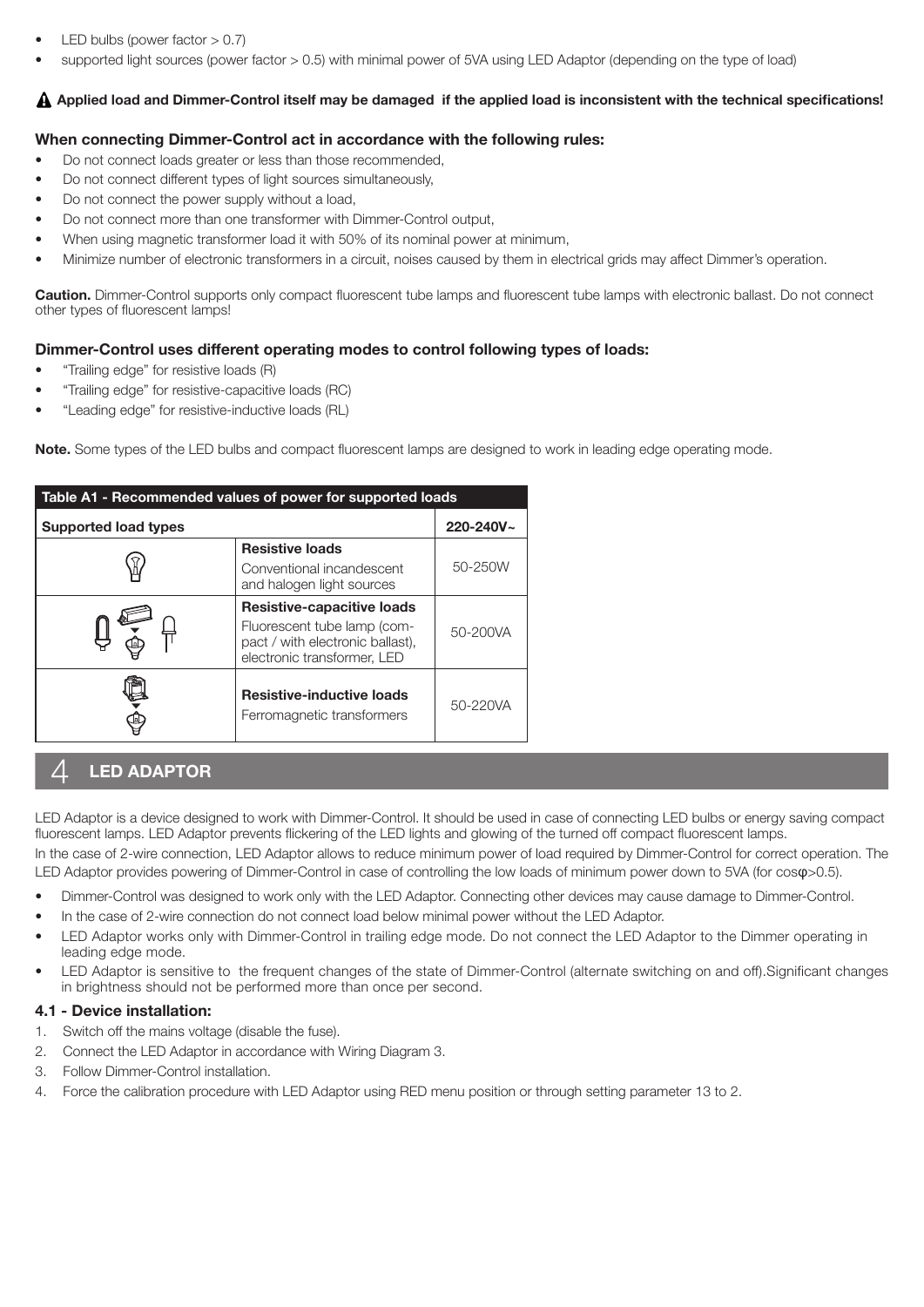#### 4.2 - LED Adaptor specifications:

| Table A2 - LED Adaptor technical details |                        |  |
|------------------------------------------|------------------------|--|
| Power supply                             | 100-240 V AC, 50/60 Hz |  |
| Operational temperature                  | $0-35^{\circ}$ C       |  |
| Dimensions $(L \times W \times H)$       | 31 mm x 22 mm x 13 mm  |  |
| Power consumption                        | < 1.4 W                |  |
| I oad rated current                      | $0.05 - 1.1$ A         |  |

# **INSTALLATION**

#### $\mathbf A$   $\mathbf A$  Danger of electrocution!

Dimmer-Control is designed to operate in electrical home installation. Faulty connection or use may result in fire or electric shock.

All works on the device may be performed only by a qualified and licensed electrician. Observe national regulations.

Even when the device is turned off, voltage may be present at its terminals. Any maintenance introducing changes into the configuration of connections or the load must be always performed with disabled fuse

Connecting the Dimmer-Control in a manner inconsistent with manual may cause risk to health, life or material damage.

When connecting Dimmer-Control act in accordance with the following rules:

- Connect only in accordance with one of the diagrams,
- Dimmer-Control should be installed in a wall switch box compliant with a relevant national safety standards and with depth no less than 60mm,
- Electrical switches used in installation should be compliant with the relevant safety standards,
- Length of wires used to connect the control switch should not exceed 20m.

#### 5.1 - Notes for the diagrams:

L - terminal for live lead

- S1 terminal for switch no. 1 (has the option of entering the device in learning mode)
- S2 terminal for switch no. 2
- Sx terminal for power supply to the switch connected to Dimmer-Control
- N terminal for neutral lead
- $\chi$  output terminal of Dimmer-Control (controlling connected light source)
- B service button (used to add/remove the device and navigate the menu)

#### 5.2 - Installation of the Dimmer-Control:

- 1. Switch off the mains voltage (disable the fuse).
- 2. Open the wall switch box.
- 3. Connect with one of following the diagrams.
- 4. After verifying correctness of connection switch on the mains voltage,
- 5. Wait around 30s for the calibration process to end, light may blink during the process,
- 6. After successful calibration the device will be turned off by default,
- 7. Add the device to the Z-Wave network,
- 8. Turn off the mains voltage, then arrange the device and its antenna in a wall switch box,
- 9. Close the wall switch box and turn on the mains voltage.

Note. Switch connected to the S1 terminal is a master switch. It activates the basic functionality of Dimmer-Control (turning the light on/off, dimming) and starts the learning mode (Add/Remove). The switch connected to the S2 terminal is an optional switch and pushing it without changing the configuration parameters will not affect the status of the device. Functionality of the switches can be reversed by adjusting advanced parameter.

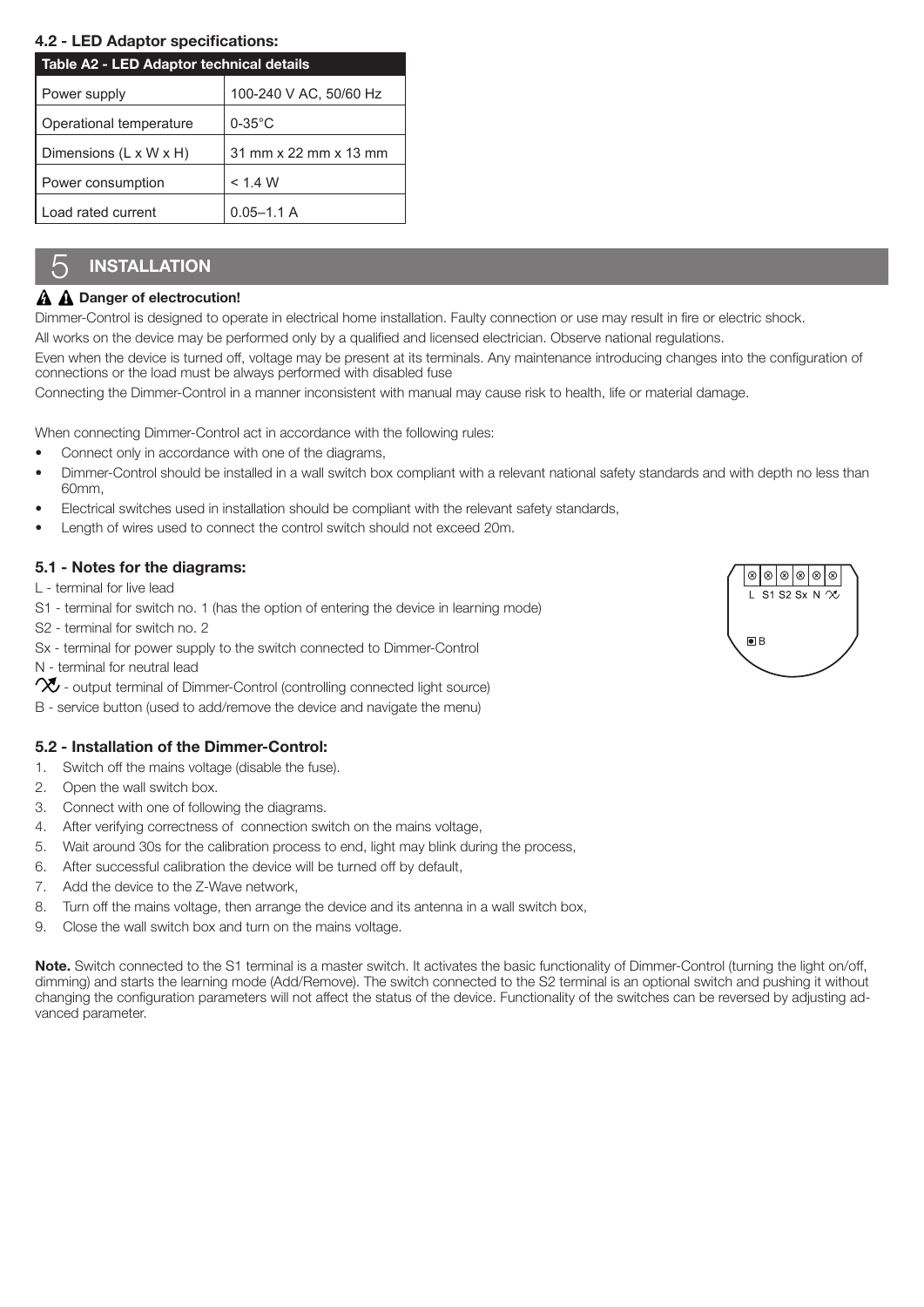





Fig. 3. Wiring diagram - connecting the LED Adaptor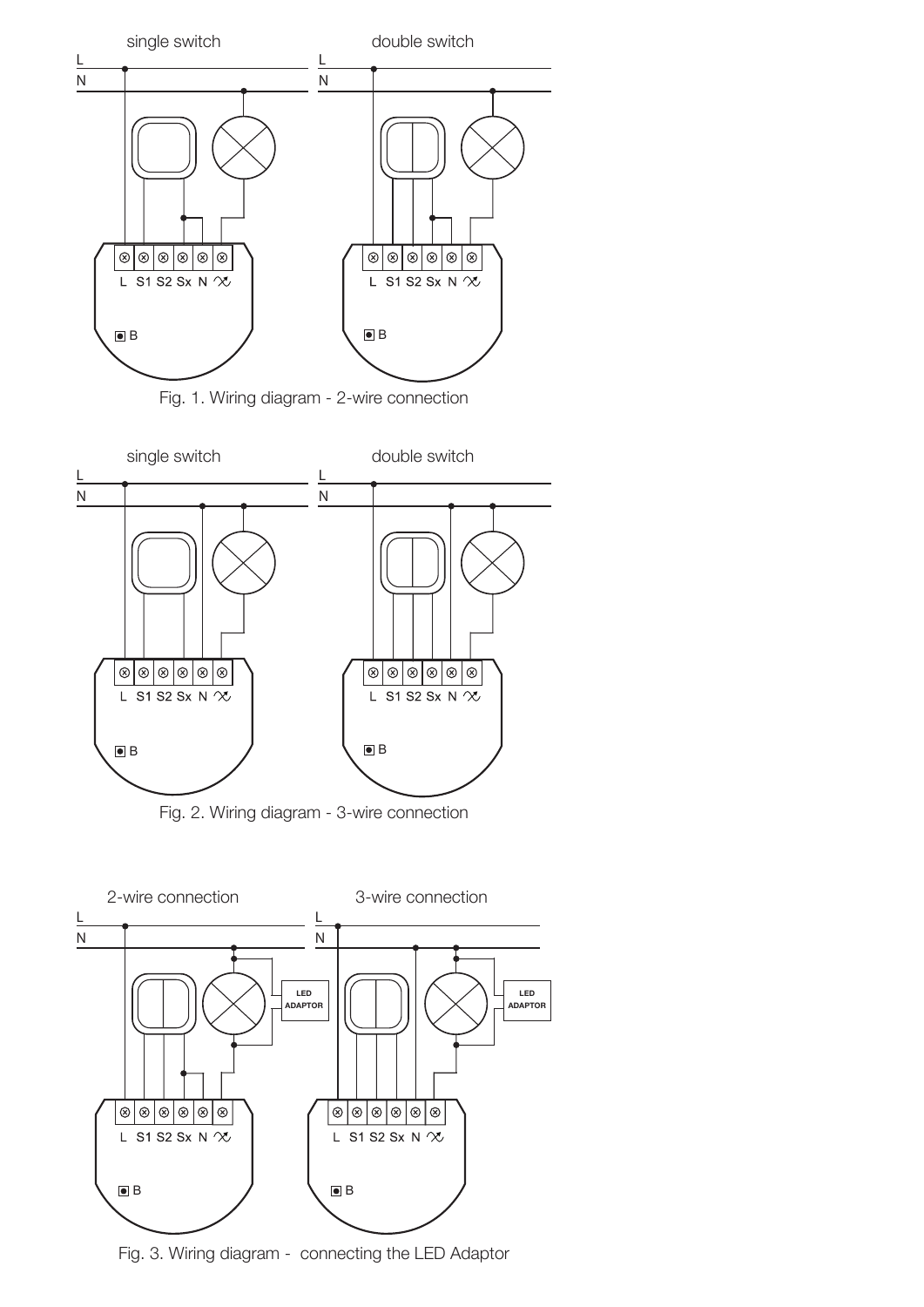

Fig. 4. Wiring diagram - 3-way switch connection

Note. It is not recommended to install different types of wall switches (momentary, toggle, etc.) in a 3-way connection.



Fig. 5. Wiring diagram - momentary wall switches connection

Note. After switching on the mains voltage LED indicator will signal Z-Wave network inclusion state with a colour:

GREEN - device added,

RED - device not added,

RED/GREEN ALTERNATELY - Z-Wave error.

### **ADDING THE DEVICE**

- For toggle switches in default configuration perform six position changes.
- In case of problems related to unknown configuration or type of external switch use the B-button to add/remove.
- While adding Dimmer-Control to the network with connected toggle switch, ensure that all switch contact is open (off). Otherwise it will prevent adding/removing the device to/from the network.
- Removing Dimmer-Control from the Z-Wave network restores all the default parameters of the device, but does not reset power metering data.
- Adding/removing is not possible during the calibration procedure.
- Adding in security mode must be performed up to 2 meters from the controller.

Adding (Inclusion) - Z-Wave device learning mode, allowing to add the device to existing Z-Wave network.

To add the device to the Z-Wave network manually:

- 1. Place Dimmer-Control within the direct range of your Z-Wave controller.
- 2. Identify switch no. 1 (turns the light on) or the B-button (located on the device's housing).
- 3. Set the main controller in (security/non-security) add mode (see the controller's manual).
- 4. Quickly, three times press switch no. 1 or the B-button.
- 5. Wait for the adding process to end.
- 6. Successful adding will be confirmed by the Z-Wave controller's message.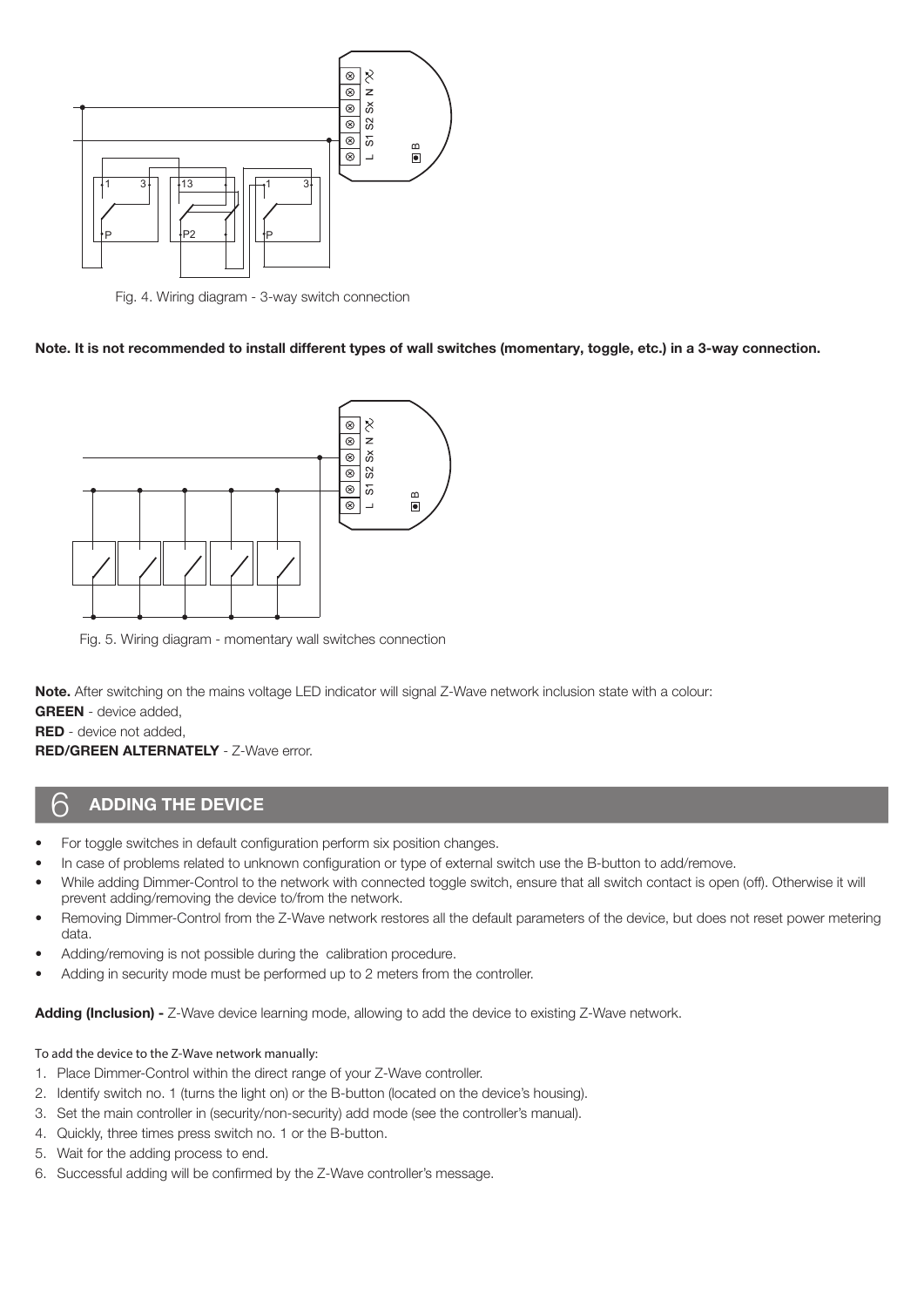Removing (Exclusion) - Z-Wave device learning mode, allowing to remove the device from existing Z-Wave network.

#### To remove the device from the Z-Wave network:

- 1. Place Dimmer-Control within the direct range of your Z-Wave controller.
- 2. Identify switch no. 1 (turns the light on) or the B-button (located on the device's housing).
- 3. Set the main controller in remove mode (see the controller's manual).
- 4. Quickly, three times press switch no. 1 or the B-button.
- 5. Wait for the removing process to end.
- 6. Successful removing will be confirmed by the Z-Wave controller's message.
- 7. Dimmer-Control will start the calibration process.

#### Notes:

- Removing the device restores all the default parameters of the device, but does not reset power metering data.
- In case of problems with removing using the S1 switch, use B-button instead (located on the housing).
- If parameter 40 enables scenes for triple S1 click, disable it or use B-button instead to remove the device.
- If parameter 24 is set to 1, use S2 switch instead to remove the device.

# **OPERATING THE DEVICE**

#### 8.1 - Controlling Dimmer-Control using a switch:

**Momentary switch** (after releasing the switch a spring automatically pushes back and disconnects the switch):

- Turning the light ON/OFF: change the position of switch no. 1. The Dimmer-Control will be activated always at previously set brightness level,
- Brightening/dimming the light: hold switch no. 1 down. When the switch is held down, Dimmer-Control will always reach the extreme value of 1% or 99%,

• Turning the light ON completely: fast double-click switch no. 1. The Dimmer-Control will set the load at 99%.

- **Toggle switch** (operates as a two-position switch, it has no spring that would set one position of the switch):
- Turning the light ON/OFF: toggle switch no. 1. The Dimmer-Control will be activated always at previously set brightness level,
- Turning the light ON completely: toggle twice switch no. 1. The Dimmer-Control will set the load at 99%.

#### 8.2 - Controlling Dimmer-Control using a command: ALL ON/ALL OFF in non-secure mode:

The Dimmer-Control responds to commands ALL ON/ALL OFF that may be sent by the Z-Wave controller. ALL ON/ALL OFF commands are usually implemented in the remote controllers using Z-Wave protocol, and they are used to issue commands directed to the entire system. By default, both commands ALL ON and ALL OFF are accepted. Settings may be changed by modifying the value of parameter 11 (see chapter 15 - Advanced parameters). In this way the user may determine to which commands the device should respond.

Note. Resetting the device is not the recommended way of removing the device from the Z-Wave network. Use reset procedure only if the primary controller is missing or inoperable.

#### 8.3 - Resetting Dimmer-Control:

- 1. Disconnect the power supply.
- 2. Remove Dimmer-Control from the wall switch box.
- 3. Connect the power supply.
- 4. Locate the B-button on the housing.
- 5. Press and hold the B-button to enter the menu mode.
- 6. Wait for the visual LED indicator to turn yellow.
- 7. Quickly release and click the B-button again.
- 8. After few seconds the device will be restarted, which is signalled with the red LED indicator colour.
- 9. The device enters the calibration mode.

#### 8.4 - Controlling Dimmer-Control using the B-button:

Dimmer-Control is equipped with a B-button, which allows to use the MENU mode and additionally perform the following actions: 1x click:

- alarm mode cancellation (flashing alarm)
- exit the error mode
- select the desired MENU option (if MENU mode is active)

#### 3x click:

send the Node Info Z-Wave command frame (adding/removing)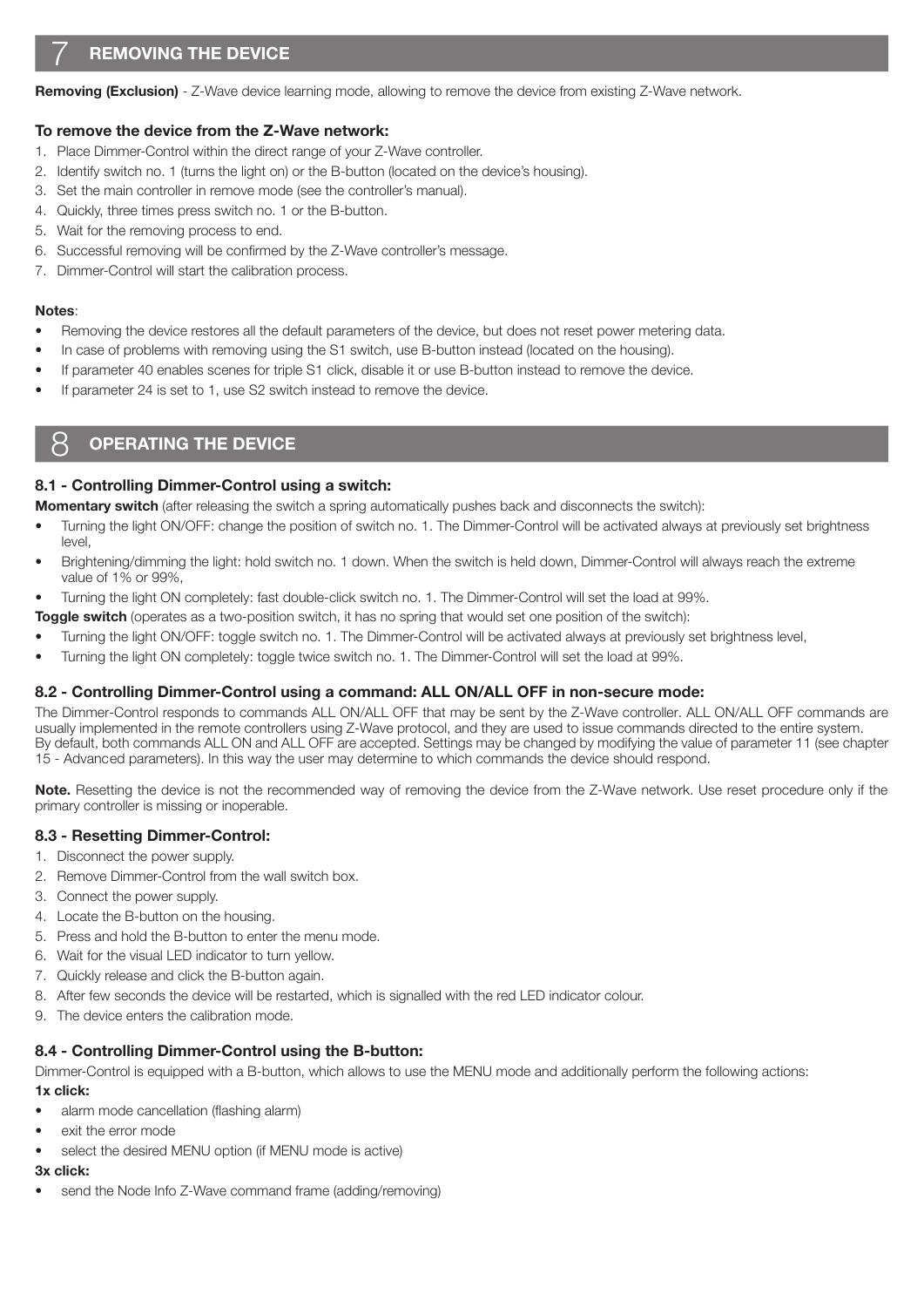#### Holding:

enter the MENU mode (confirmed by the LED indicator)

### 8.5 - MENU mode & visual indications:

Dimmer-Control has a MENU with each position indicated by the specified LED indicator colour. In order to enter the menu press the B-button and hold for at least 2 seconds. While the B-button is still pressed, LED indicator colour will change in the following sequence:

- **BLUE** initiate the load calibration procedure
- **RED** load calibration procedure with LED Adaptor
- WHITE activate turning the load on/off using the B-button
- **GREEN** reset the energy consumption data memory
- VIOLET initiate the Z-Wave network range test
- YELLOW reset the Dimmer-Control to factory defaults

Release the B-button to choose the desired function and confirm your choice with the B-button click.

# **CALIBRATION**

- Some types of LED and CF lamps are designed to operate in leading edge mode (with conventional dimmers). Information about proper operation mode of the bulb should be included in its manual. In this case you have to manually force the desired operating mode using parameter 30.
- During the calibration procedure, radio connection is disabled and Dimmer-Control does not respond to any commands. It may cause temporary problems with communication in the Z-Wave network. After completing the calibration, communication with the module will be restored.

Dimmer-Control is equipped with an algorithm of smart light source detection. Depending on the connected type of light source, it automatically adjusts an optimal control mode (leading edge for inductive loads, trailing edge for capacitive or resistive loads). The procedure of learning the light source type is called calibration.

Calibration automatically adjusts maximum and minimum light levels (parameter 1 and 2). However, the installer is obliged to verify the proper operation of the device, according to control modes description. There is a small probability that calibration settings will require a manual correction. In a 2-wire connection for loads other than resistive parameter 1 settings must be adjusted manually.

Calibration procedure is performed always after removing the device from the Z-Wave network. If the device is not included, after each power on/off calibration will occur. For the included device, calibration is performed in accordance with the parameter 35 settings.

#### Calibration may be forced:

- by setting parameter 13 to 1 or 2 (without/with LED Adaptor)
- by selecting the appropriate MENU option using the B-button (see "Operating the device" on page 12).

By default, calibration is performed without LED Adaptor. In case of connecting the LED Adaptor, it is required to force the appropriate calibration procedure using B-button menu or through parameter 13. The device saves the last calibration enforcement mode (with or without LED Adaptor).

#### The result of calibration will be confirmed with the LED indicator glowing in one of the following colours:

GREEN - Light source recognized as dimmable, dimming levels set, brightness may be controlled using the S1 switch.

YELLOW - Light source recognized as non-dimmable, possibility to turn ON/OFF connected light with default parameters settings.

RED - Calibration procedure failed. Possible reasons: lack of connected load or connected light source exceeds maximum power, which may be controlled by Dimmer-Control.

BLINKING RED - Calibration procedure failed. Possible reasons: installation failure or damaged load (causing activation of the overcurrent protection).

# POWER AND ENERGY CONSUMPTION

Dimmer-Control allows for the active power and energy consumption monitoring. Data is sent to the main Z-Wave controller, e.g. Home Center. Measuring is carried out by the most advanced micro-controller technology, assuring maximum accuracy and precision.

**Electric active power** - power that energy receiver is changing into a work or a heat. The unit of active power is Watt [W].

Electric energy - energy consumed by a device through a time period. Consumers of electricity in households are billed by suppliers on the basis of active power used in given unit of time. Most commonly measured in kilowatt-hour [kWh]. One kilowatt-hour is equal to one kilowatt of power consumed over period of one hour,

 $1$ kWh =  $1000$ Wh.

Caution. Dimmer-Control in the 3-wire connection has the power and energy measurement function. In case of the 2-wire connection this function is available only for load of cosφ ≥ 0.99. In other cases power is estimated and can differ from actual power consumed by the device. Caution. Dimmer-Control stores periodically (every 5 minutes) the consumption data in the device memory. Disconnecting the module from the power supply will not erase the energy consumption data.

#### Resetting consumption memory:

Dimmer-Control allows to erase stored consumption data in three ways:

- a) By resetting the device.
- b) Using functionality of a Z-Wave controller (see the controller's manual).
- c) Manually clearing the data using the following procedure:
	- 1. Make sure that the device is connected to the power supply.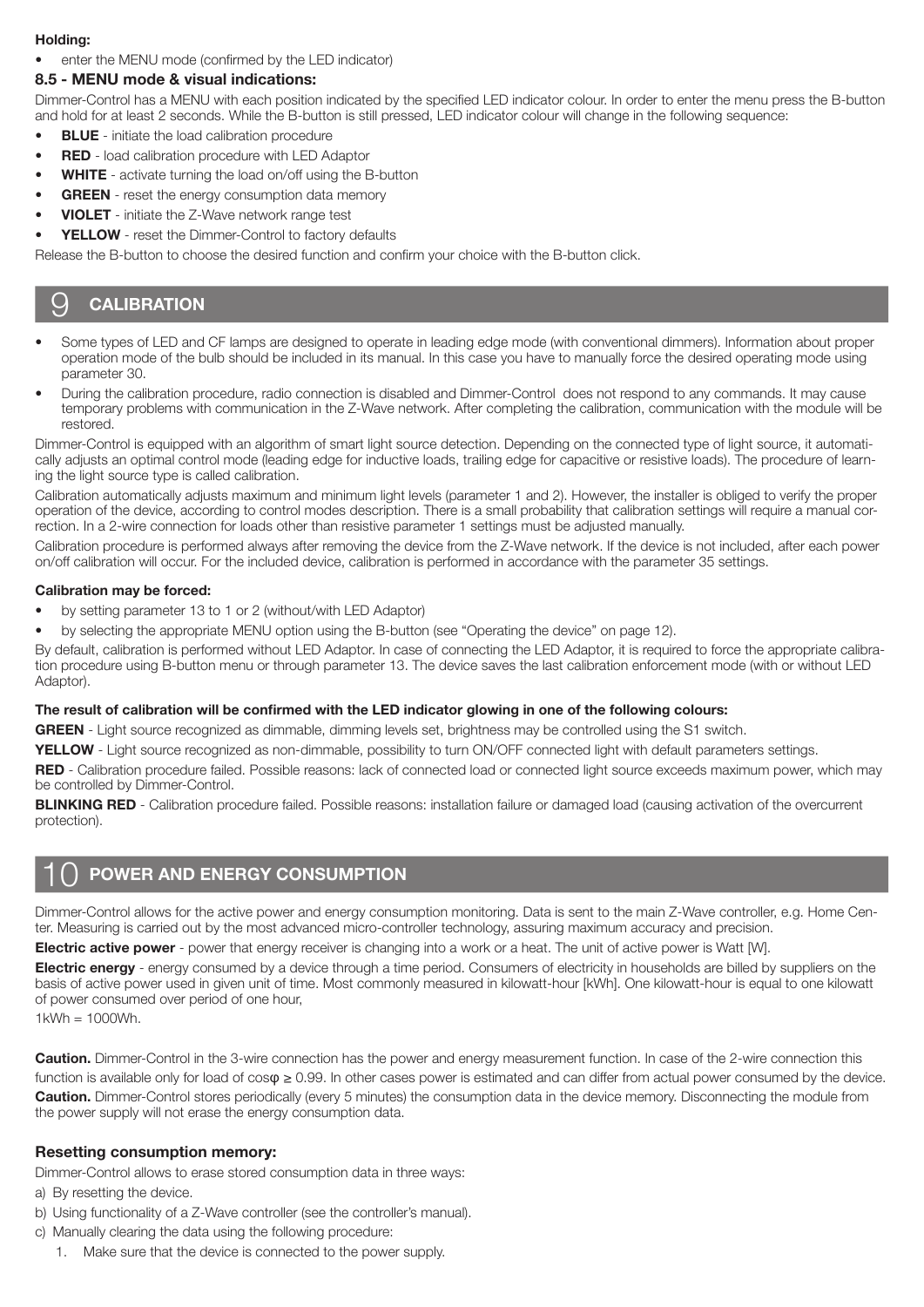- 2. Press and hold the B-button for a few seconds, until LED indicator glows GREEN.
- 3. Release the B-button.
- 4. Press the B-button briefly.
- 5. Energy consumption memory has been erased.

| Table A3 - Table of power measurement accuracy |                   |                |                   |                |  |
|------------------------------------------------|-------------------|----------------|-------------------|----------------|--|
|                                                | 3-wire connection |                | 2-wire connection |                |  |
| Load type                                      | Brightness>70%    | Brightness<70% | Brightness>70%    | Brightness<70% |  |
| Resistive load                                 | $+/- (0.5 %$      | $+/- (2\%$     | $+/- (2\%$        | $+/- (4\%$     |  |
|                                                | $+0.2W$           | $+0.2W$        | $+0.2W$           | $+ 0.2W$       |  |
| Resistive-inductive load                       | $+/- (0.5 %$      | $+/- (2\%$     | Power metering    | Power metering |  |
|                                                | $+0.2W$           | $+0.2W$        | approximate*      | approximate*   |  |
| Resisitve-capacitive load                      | $+/- (0.5 %$      | $+/- (2\%$     | Power metering    | Power metering |  |
|                                                | $+ 0.2W$          | $+0.2W$        | approximate*      | approximate*   |  |

\* Measurements in this case are only illustrative, returned values may differ from the actual measurement. In the case of reporting incorrect values change the values of parameters 58 and 59.

Note. Power measurement in the 2-wire connection does not include mains voltage fluctuations within +/- 10%.

# **ASSOCIATIONS**

#### Association (linking devices) - direct control of other devices within the Z-Wave system network using the wall switch connected to Dimmer-Control.

The association enables Dimmer-Control to control directly a device included in Z-Wave network e.g. other Dimmer, Relay Switch, Roller Shutter or scene (may be controlled only through a Z-Wave controller).

- Association ensures direct transfer of control commands between devices, is performed without participation of the main controller and requires associated device to be in the direct range.
- The Dimmer-Control supports the operation of multichannel devices.

#### The Dimmer-Control provides the association of five groups:

1st Association Group "Lifeline" reports state of the device. Main Z-Wave Plus network controller should be added to this group. The "Lifeline" group can handle only one device. It is not recommended to modify this group.

2nd Association Group "On/Off (S1)" is assigned to switch no. 1. Sends BASIC command class frame according to the state of the device. 3rd Association Group "Dimmer (S1)" is assigned to switch no. 1. Sends MULTILEVEL SWITCH command class frame. Allows sending dim/ brighten command to associated devices.

4th Association Group "On/Off (S2)" is assigned to switch no. 2. Sends BASIC command class frame according to the state of the device. 5th Association Group "Dimmer (S2)" is assigned to switch no. 2. Sends MULTILEVEL SWITCH command class frame. Allows sending dim/ brighten command to associated devices.

Dimmer-Control in 2nd to 5th group allows to control 8 regular or multichannel devices per an association group, with the exception of "Lifeline" that is reserved solely for the Z-Wave controller and hence only 1 node can be assigned.

It is not recommended to associate more than 10 devices in general, as the response time to control commands depends on the number of associated devices. In extreme cases, system response may be delayed.

# **Z-WAVE RANGE TEST**

**A** The device has a built in Z-Wave network main controller's range tester.

Note. To make Z-Wave range test possible, the device must be added to the Z-Wave controller. Testing may stress the network, so it is recommended to perform the test only in special cases.

Note. Communication mode of the device may switch between direct and one using routing, especially if the device is on the limit of the direct range.

#### Follow the below instructions to test the main controller's range:

- 1. Press and hold the B-button until the visual indicator glows violet.
- 2. Release the B-button.
- 3. Press the B-button again, briefly.
- 4. Visual indicator will indicate the Z-Wave network's range (range signalling modes described below).
- 5. To exit Z-Wave range test, press the B-button briefly.

#### Z-Wave range tester signalling modes:

Visual indicator pulsing green - the device attempts to establish a direct communication with the main controller. If a direct communication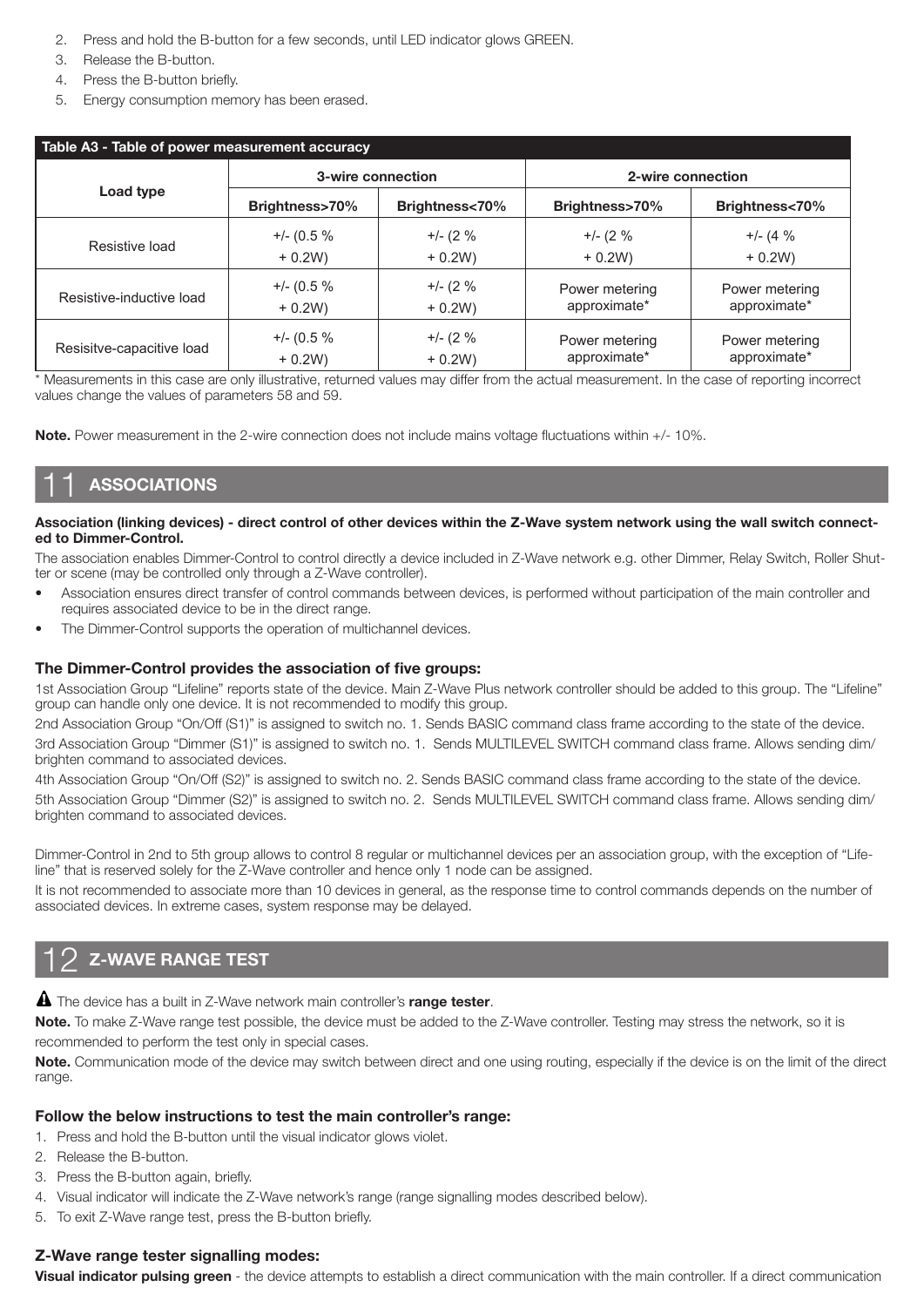attempt fails, the device will try to establish a routed communication, through other modules, which will be signalled by visual indicator pulsing yellow.

Visual indicator glowing green - the device communicates with the main controller directly.

Visual indicator pulsing yellow - the device tries to establish a routed communication with the main controller through other modules (repeaters).

Visual indicator glowing yellow - the device communicates with the main controller through the other modules. After 2 seconds the device will retry to establish a direct communication with the main controller, which will be signalled with visual indicator pulsing green.

Visual indicator pulsing violet - the device does communicate at the maximum distance of the Z-Wave network. If connection proves successful it will be confirmed with a yellow glow. It's not recommended to use the device at the range limit.

Visual indicator glowing red - the device is not able to connect to the main controller directly or through another Z-Wave network device (repeater).

# **ERROR MODES**

This chapter describes error messages of Dimmer-Control.

Events result from installation flaws, faulty light source operation or incorrect manual changes in advanced configuration. The device may stop responding to user's commands and actions, leaving the light source off. Message with information about the type of error is sent by default (using Z-Wave network).

- Pressing any of the connected switches or changing state of the device using the controller will exit error mode.
- If parameter 35 is set to 3 or 4, the load will be calibrated again after turning on the load or an occurrence of LOAD ERROR, SURGE or OVERCURRENT error.

#### Error messages:

#### • OVERTEMPERATURE ERROR

Dimmer-Control features self-temperature measurement function. In case of reaching critical temperature, the load is turned off and the gateway receives an information about exceeding maximum temperature of the module.

#### **LOAD ERROR**

Dimmer-Control is equipped with functionality of detecting the burnt out bulb. In case of such situation, Dimmer-Control sends the notification about load failure. Described function is not available for values of parameter 58 different than 0.

Power variation is detected in accordance with the settings of parameters 15 and 16.

#### Example:

Parameter 15 set to 30%.

Parameter 16 set to 5 seconds.

Dimmer-Control will detect the change of load at the moment of power variation by 30% compared to standard power consumption (measured during the calibration) and after 5 seconds from brightness level stabilization.

This function is available only in a control mode compliant with the mode recognized during the calibration (parameter 14 set to 1). Appearing of an error may be the result of not connecting the load. It may suggest burning out all of the loads connected to Dimmer-

**Control** 

Damaged load should be immediately replaced. After connecting the new load, Dimmer-Control will return to normal operation.

#### **SURGE ERROR**

Appearing of an error may be the result of electrical surges, incorrect load control (inductive load controlled in trailing edge mode) or connecting the prohibited type of load.

#### • OVERCURRENT ERROR

Appearing of an error may also be the result of rapid powering on the load. It may also occur if the soft-start functionality is disabled (parameter 34 set to 0) or as a result of the short circuit.

If parameter 37 is set to 1, the device will automatically try to turn on again.

If described error has been caused by the rapid powering on the load, then Dimmer-Control will return to normal operation after reenabling.

After three unsuccessful automatic tries of turning on the load, Dimmer-Control will stay in OVERCURRENT error mode (module turned off). In such situation, it is required to remove the failure (possible short circuit in the installation.) Otherwise, it is recommended to set the long soft-start (parameter 34 set to 2).

#### • OVERLOAD ERROR

Appearing of an error is a result of connecting receivers with too much power consumption. In this case Dimmer-Control will automatically turn off the lighting.

It is required to reduce power consumption of connected load (e.g. by reducing the number of receivers) and turn on the light source again by the wall switch or a Z-Wave command.

#### • VOLTAGE DROP ERROR

Appearing of an error in a 2-wire connection may be the result of mains voltage drop or a too high brightness level of the light source. If parameter 37 is set to 1, the device will automatically try to turn on again.

Voltage drop error suggests that parameter 2 value should be reduced until disappearing of the failure. You can also recalibrate the load using parameter 13.

After three unsuccessful automatic tries of turning on the load, Dimmer-Control will stay in VOLTAGE DROP error mode (module turned off).

#### • HARDWARE FAIL ERROR

Appearing of an error may be a result of serious hardware failure of Dimmer-Control. In this case Dimmer-Control sets the maximum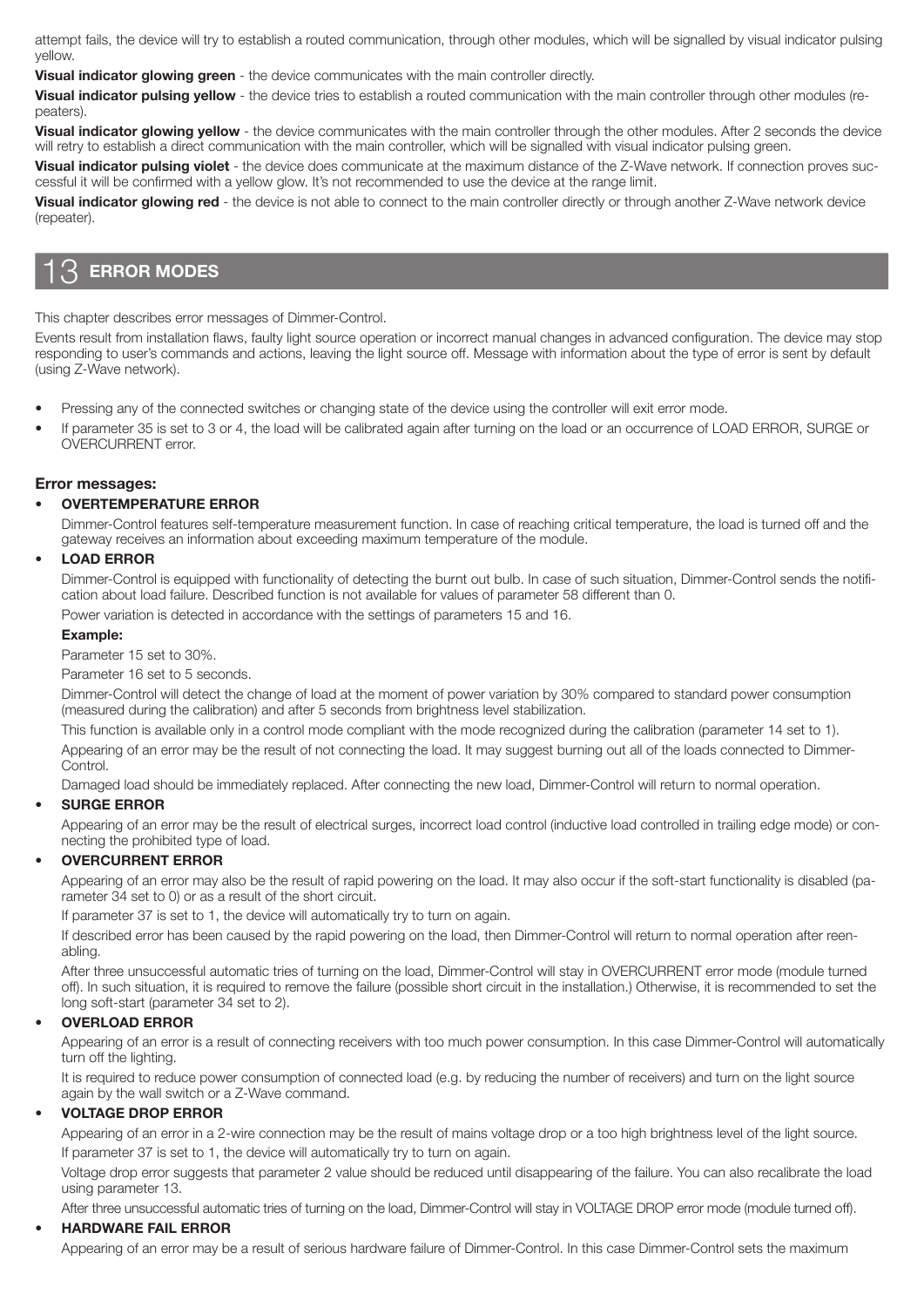brightness level and the LED visual indicator starts blinking in red. All external actions (Z-Wave commands, pressing the switches, menu settings) will be ignored.

We recommend disconnecting the device from the power supply and contacting the customer service or to initiate the guarantee procedure.

This error may also appear as a result of enabling Dimmer-Control without load connected to the output in 3-wire connection. It is not a dangerous situation. We recommend disabling the fuse, connecting the load and enabling the fuse again.

### 14 ADDITIONAL FUNCTIONALITY

#### 14.1. - Software update

Dimmer-Control features remote software update (initiated by the main controller). Update status is signalled by the LED indicator with cyan colour:

- slow blinking transferring data via Z-Wave and saving to the flash memory
- fast blinking copying data from the external memory to the memory of the microcontroller

#### 13.2 - Operating alarm data frames

A smart home hub allows user to set response of devices to alarm situations (response to data-frames ALARM\_REPORT and SENSOR\_ ALARM\_REPORT). Dimmer-Control responds to the following types of alarms:

- General Purpose Alarm GENERAL PURPOSE ALARM
- Smoke Alarm ALARM CO2, ALARM CO, ALARM SMOKE
- Water Flooding Alarm ALARM WATER
- Temperature Alarm ALARM HEAT

Alarm data-frames are sent by devices that are system sensors (e.g., flood sensors, smoke detectors, motion detectors, etc.).

The device may respond in the following manner to received data-frames (settings are configured in configuration parameters, see chapter 15 - Advanced parameters):

- 0 DEACTIVATION the device does not respond to alarm data frames
- 1 DIMMER 2 ON the device turns on after detecting an alarm
- 2 DIMMER 2 OFF the device turns off after detecting an alarm
- 3 **ALARM FLASHING** the device periodically changes its status to the opposite when it detects an alarm (lights on/off alternately)

# 15 ADVANCED PARAMETERS

Dimmer-Control allows to customize its operation to user's needs. The settings are available in the NICE interface as simple options that may be chosen by selecting the appropriate box.

| Table A4 - Dimmer-Control - Advanced parameters |                                                                                                                                                                                                                                                                               |                                       |          |  |
|-------------------------------------------------|-------------------------------------------------------------------------------------------------------------------------------------------------------------------------------------------------------------------------------------------------------------------------------|---------------------------------------|----------|--|
|                                                 | <b>GROUP 0 - The Dimmer-Control behavior - Basic functionalities</b>                                                                                                                                                                                                          |                                       |          |  |
| Parameter:                                      | 1. Minimum brightness level                                                                                                                                                                                                                                                   |                                       |          |  |
| Description:                                    | This parameter is set automatically during the calibration process. The parameter can be changed manually after<br>the calibration. The maximum brightness level (parameter 2) must be greater than the minimum brightness level<br>(parameter 1).                            |                                       |          |  |
| Available settings:                             |                                                                                                                                                                                                                                                                               | 1-98 - percentage level of brightness |          |  |
| Default setting:                                |                                                                                                                                                                                                                                                                               | Parameter size:                       | 1 [byte] |  |
| Parameter:                                      | 2. Maximum brightness level                                                                                                                                                                                                                                                   |                                       |          |  |
| Description:                                    | This parameter is set automatically during the calibration process. The parameter can be changed manually after<br>the calibration. The maximum brightness level (parameter 2) must be greater than the minimum brightness level<br>(parameter 1).                            |                                       |          |  |
| Available settings:                             | 2-99 - percentage level of brightness                                                                                                                                                                                                                                         |                                       |          |  |
| Default setting:                                | 99<br>Parameter size:<br>1 [byte]                                                                                                                                                                                                                                             |                                       |          |  |
| Parameter:                                      | 3. Incandescence level of dimmable compact fluorescent lamps                                                                                                                                                                                                                  |                                       |          |  |
| Description:                                    | Virtual value set as a percentage level between parameters MIN (1%) and MAX. (99%). The Dimmer-Control will<br>set to this value after first switch on. It is required for warming up and switching dimmable compact fluorescent<br>lamps and certain types of light sources. |                                       |          |  |
| Available settings:                             | 1-99 - percentage level of brightness                                                                                                                                                                                                                                         |                                       |          |  |
| Default setting:                                |                                                                                                                                                                                                                                                                               | Parameter size:                       | 1 [byte] |  |
| Parameter:                                      | 4. Incandescence time of dimmable compact fluorescent lamps                                                                                                                                                                                                                   |                                       |          |  |
| Description:                                    | This parameter determines the time required for switching compact fluorescent lamps and certain types of light<br>sources. Setting this parameter to 0 will disable the incandescence functionality.                                                                          |                                       |          |  |
| Available settings:                             | $0-255(0-25.5s)$                                                                                                                                                                                                                                                              |                                       |          |  |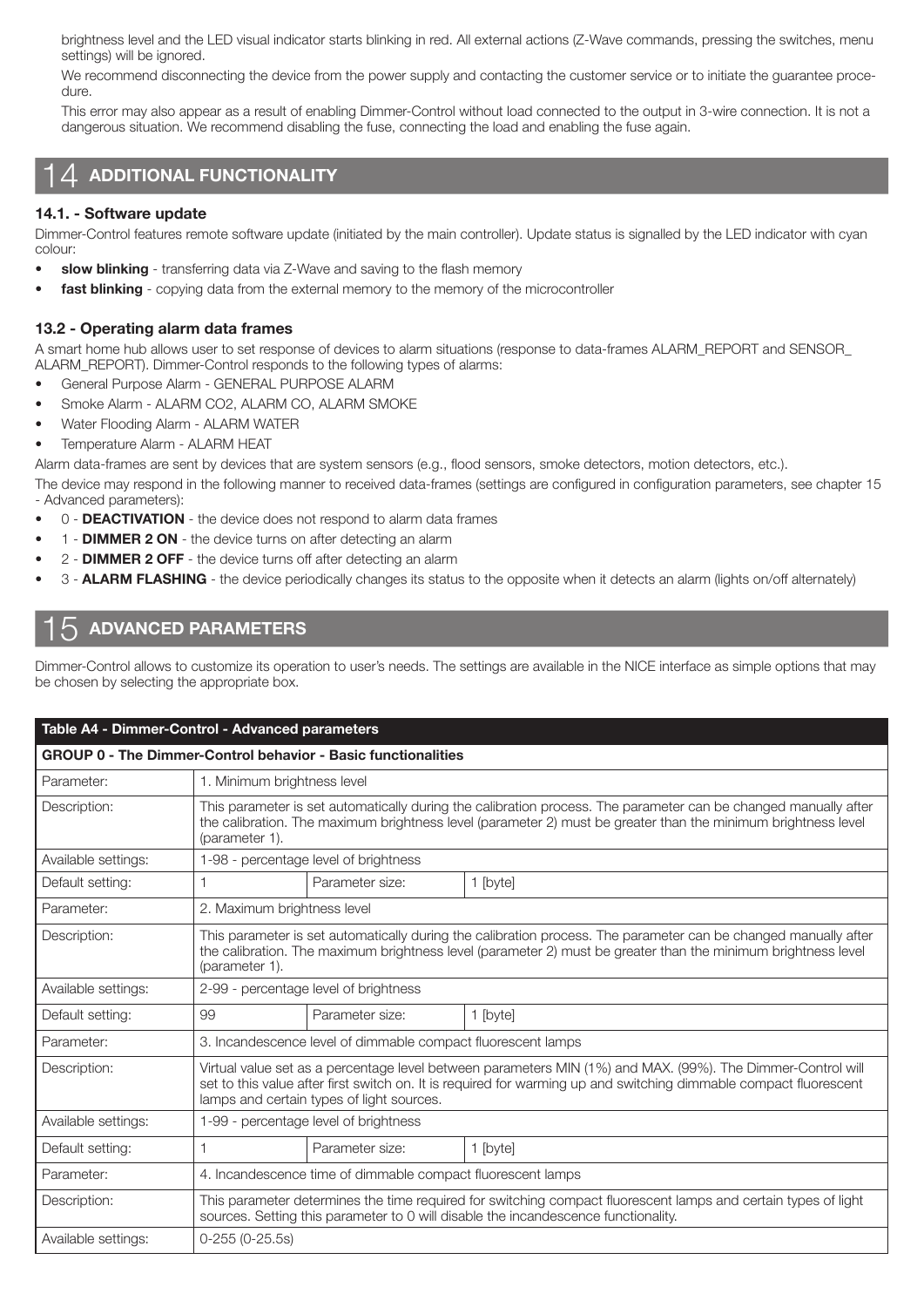| Default setting:    | 0                                                                                                                                                                                                                           | Parameter size:                                                                                                       | 2 [bytes]                                                                                                                                                                                   |
|---------------------|-----------------------------------------------------------------------------------------------------------------------------------------------------------------------------------------------------------------------------|-----------------------------------------------------------------------------------------------------------------------|---------------------------------------------------------------------------------------------------------------------------------------------------------------------------------------------|
| Parameter:          | 5. Automatic control - dimming step size                                                                                                                                                                                    |                                                                                                                       |                                                                                                                                                                                             |
| Description:        | This parameter defines the percentage value of dimming step during the automatic control. Automatic control is<br>performed through:<br>- single push-button click<br>- double push-button click<br>- Z-Wave control frames |                                                                                                                       |                                                                                                                                                                                             |
| Available settings: | 1-99 - dimming step percentage value                                                                                                                                                                                        |                                                                                                                       |                                                                                                                                                                                             |
| Default setting:    |                                                                                                                                                                                                                             | Parameter size:                                                                                                       | 1 [byte]                                                                                                                                                                                    |
| Parameter:          |                                                                                                                                                                                                                             | 6. Automatic control - time of a dimming step                                                                         |                                                                                                                                                                                             |
| Description:        |                                                                                                                                                                                                                             |                                                                                                                       | This parameter defines the time of single dimming step set in parameter 5 during the automatic control.                                                                                     |
| Available settings: | 0-255 (0-2.55s, in 10ms steps)                                                                                                                                                                                              |                                                                                                                       |                                                                                                                                                                                             |
| Default setting:    | 1(10ms)                                                                                                                                                                                                                     | Parameter size:                                                                                                       | 2 [bytes]                                                                                                                                                                                   |
| Parameter:          | 7. Manual control - dimming step size                                                                                                                                                                                       |                                                                                                                       |                                                                                                                                                                                             |
| Description:        |                                                                                                                                                                                                                             | formed through holding the push-button.                                                                               | This parameter defines the percentage value of dimming step during the manual control. Manual control is per-                                                                               |
| Available settings: | 1-99 - dimming step percentage value                                                                                                                                                                                        |                                                                                                                       |                                                                                                                                                                                             |
| Default setting:    |                                                                                                                                                                                                                             | Parameter size:                                                                                                       | 1 [byte]                                                                                                                                                                                    |
| Parameter:          |                                                                                                                                                                                                                             | 8. Manual control - time of a dimming step                                                                            |                                                                                                                                                                                             |
| Description:        |                                                                                                                                                                                                                             |                                                                                                                       | This parameter defines the time of single dimming step set in parameter 7 during the manual control.                                                                                        |
| Available settings: | 0-255 (0-2.55s, in 10ms steps)                                                                                                                                                                                              |                                                                                                                       |                                                                                                                                                                                             |
| Default setting:    | 5 (50ms)                                                                                                                                                                                                                    | Parameter size:                                                                                                       | 2 [bytes]                                                                                                                                                                                   |
| Parameter:          |                                                                                                                                                                                                                             | 9. State of the device after a power failure                                                                          |                                                                                                                                                                                             |
| Description:        | The Dimmer-Control will return to the last state before power failure.                                                                                                                                                      |                                                                                                                       |                                                                                                                                                                                             |
| Available settings: | 0 - Dimmer-Control does not save the state before a power failure, it returns to "off" position<br>1 - Dimmer-Control restores its state before power failure                                                               |                                                                                                                       |                                                                                                                                                                                             |
| Default setting:    | 1                                                                                                                                                                                                                           | Parameter size:                                                                                                       | 1 [byte]                                                                                                                                                                                    |
| Parameter:          | 10. Timer functionality (auto - off)                                                                                                                                                                                        |                                                                                                                       |                                                                                                                                                                                             |
| Description:        |                                                                                                                                                                                                                             |                                                                                                                       | This parameter allows to automatically switch off the device after specified time from switching on the light<br>source. It may be useful when Dimmer-Control is installed in the stairway. |
| Available settings: | 0 - Function disabled                                                                                                                                                                                                       |                                                                                                                       |                                                                                                                                                                                             |
|                     |                                                                                                                                                                                                                             | 1-32767 - time to turn off measured in seconds (1s-9.1h)                                                              |                                                                                                                                                                                             |
| Default setting:    | 0                                                                                                                                                                                                                           | Parameter size:                                                                                                       | 2 [bytes]                                                                                                                                                                                   |
| Parameter:          | 11. ALL ON/ALL OFF function                                                                                                                                                                                                 |                                                                                                                       |                                                                                                                                                                                             |
| Description:        | range of the main controller.                                                                                                                                                                                               |                                                                                                                       | Parameter allows for activation/deactivation of Z-Wave commands enabling/disabling all devices located in direct                                                                            |
| Available settings: | 1 - ALL ON not active, ALL OFF active<br>2 - ALL ON active, ALL OFF not active<br>255 - ALL ON active, ALL OFF active                                                                                                       | 0 - ALL ON not active, ALL OFF not active                                                                             |                                                                                                                                                                                             |
| Default setting:    | 255                                                                                                                                                                                                                         | Parameter size:                                                                                                       | 2 [bytes]                                                                                                                                                                                   |
| Parameter:          | 13. Force auto-calibration                                                                                                                                                                                                  |                                                                                                                       |                                                                                                                                                                                             |
| Description:        | Changing value of this parameter will force the calibration process. During the calibration parameter is set to 1 or<br>2 and switched to 0 upon completion.                                                                |                                                                                                                       |                                                                                                                                                                                             |
| Available settings: | 0 - readout                                                                                                                                                                                                                 | 1 - force auto-calibration of the load without LED Adaptor<br>2 - force auto-calibration of the load with LED Adaptor |                                                                                                                                                                                             |
| Default setting:    | 0                                                                                                                                                                                                                           | Parameter size:                                                                                                       | 2 [bytes]                                                                                                                                                                                   |
| Parameter:          |                                                                                                                                                                                                                             | 14. Auto-calibration status (read-only parameter)                                                                     |                                                                                                                                                                                             |
| Description:        |                                                                                                                                                                                                                             |                                                                                                                       | This parameter determines operating mode of Dimmer-Control (automatic/manual settings).                                                                                                     |
| Available settings: |                                                                                                                                                                                                                             | 1 - Dimmer-Control operates on auto-calibration settings                                                              | 0 - calibration procedure not performed or Dimmer-Control operates on manual settings                                                                                                       |
| Default setting:    | 0                                                                                                                                                                                                                           | Parameter size:                                                                                                       | 1 [byte]                                                                                                                                                                                    |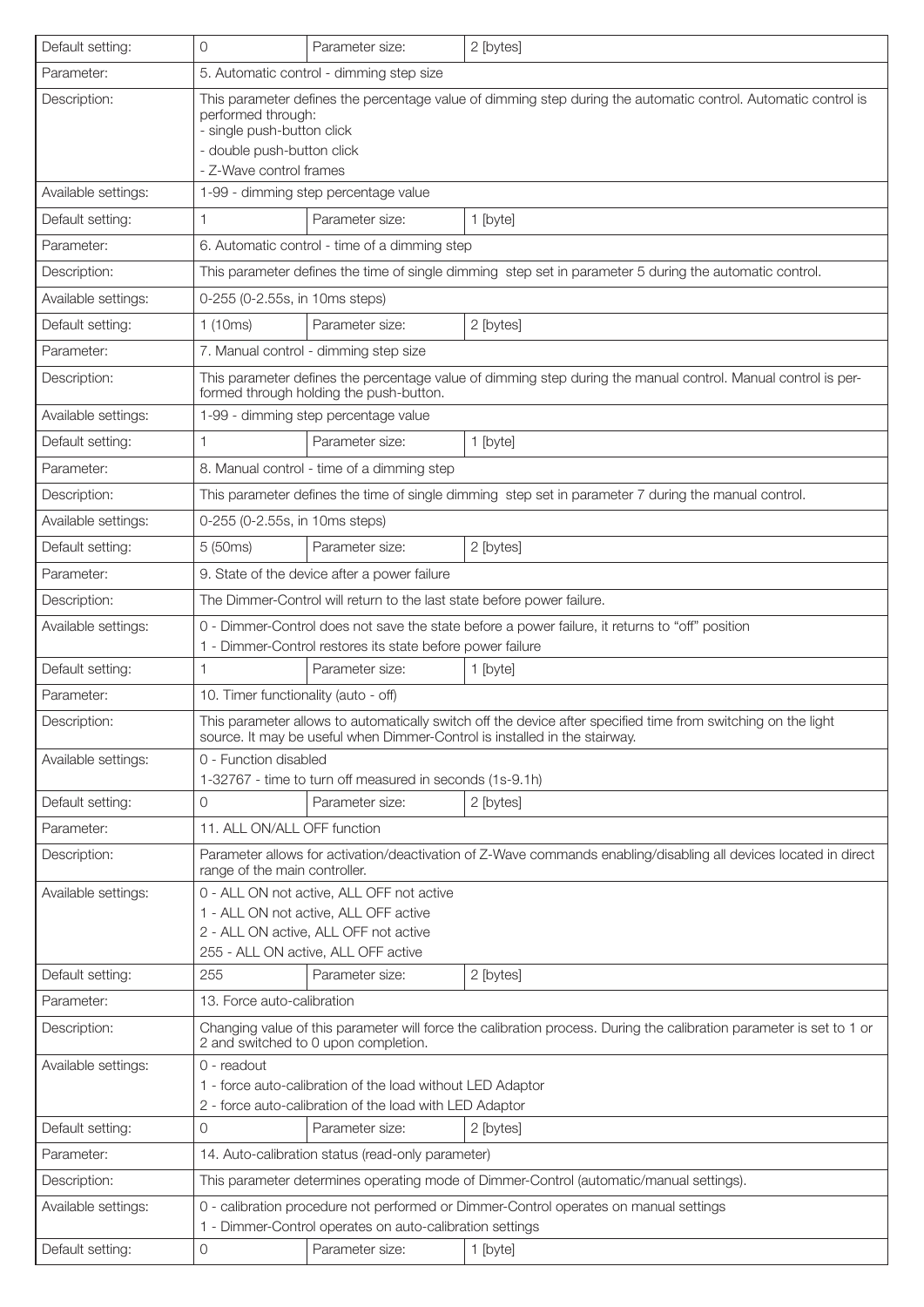| Parameter:          | 15. Burnt out bulb detection                                                                                                                                                                                                                                                                          |  |  |
|---------------------|-------------------------------------------------------------------------------------------------------------------------------------------------------------------------------------------------------------------------------------------------------------------------------------------------------|--|--|
| Description:        | Function based on the sudden power variation of a specific value, interpreted as a LOAD ERROR. Parameter 15<br>is relevant only when parameter 58 is set to 0 and the control mode is consistent with the mode set during the<br>calibration process (parameter 30).                                  |  |  |
| Available settings: | 0 - function disabled<br>1-99 - percentage value of power variation, compared to standard power consumption, measured during the<br>calibration procedure (to be interpreted as load error/burnt out bulb)                                                                                            |  |  |
| Default setting:    | 30<br>Parameter size:<br>1 [byte]                                                                                                                                                                                                                                                                     |  |  |
| Parameter:          | 16. Time delay of a burnt out bulb (parameter 15) or overload (parameter 39) detection                                                                                                                                                                                                                |  |  |
| Description:        | Time of delay (in seconds) for power variation detection, interpreted as a LOAD ERROR or OVERLOAD detection<br>(too much power connected to Dimmer-Control).                                                                                                                                          |  |  |
| Available settings: | 0 - detection of a burnt out bulb disabled                                                                                                                                                                                                                                                            |  |  |
|                     | 1-255 - delay time in seconds                                                                                                                                                                                                                                                                         |  |  |
| Default setting:    | 5<br>Parameter size:<br>2 [bytes]                                                                                                                                                                                                                                                                     |  |  |
| Parameter:          | 19. Forced switch on brightness level                                                                                                                                                                                                                                                                 |  |  |
| Description:        | If the parameter is active, switching on Dimmer-Control (S1 single click) will always set this brightness level.                                                                                                                                                                                      |  |  |
| Available settings: | 0 - function disabled<br>1-99 - percentage level of brightness                                                                                                                                                                                                                                        |  |  |
| Default setting:    | Parameter size:<br>1 [byte]<br>O                                                                                                                                                                                                                                                                      |  |  |
|                     | <b>GROUP 20 - Dimmer-Control operation - Switches</b>                                                                                                                                                                                                                                                 |  |  |
| Parameter:          | 20. Switch type                                                                                                                                                                                                                                                                                       |  |  |
| Description:        | Choose between momentary, toggle and roller blind switch.                                                                                                                                                                                                                                             |  |  |
| Available settings: | 0 - momentary switch<br>1 - toggle switch<br>2 - roller blind switch - two switches operate Dimmer-Control (S1 to brighten, S2 to dim)                                                                                                                                                                |  |  |
| Default setting:    | Parameter size:<br>1 [byte]<br>O                                                                                                                                                                                                                                                                      |  |  |
| Parameter:          | 21. The value sent to associated devices on single click                                                                                                                                                                                                                                              |  |  |
| Description:        | This parameter defines the value sent to devices associated with Dimmer-Control after its enabling.                                                                                                                                                                                                   |  |  |
| Available settings: | 0 - 0xFF value is sent, which will set associated devices to their last saved state                                                                                                                                                                                                                   |  |  |
|                     | 1 - current Dimmer-Control state is sent, which will synchronize brightness level of associated devices (other dim-<br>mers for example)                                                                                                                                                              |  |  |
| Default setting:    | 0<br>Parameter size:<br>1 [byte]                                                                                                                                                                                                                                                                      |  |  |
| Parameter:          | 22. Assign toggle switch status to the device status                                                                                                                                                                                                                                                  |  |  |
| Description:        | By default each change of toggle switch position results in action of Dimmer-Control (switch on/off) regardless the<br>physical connection of conntacts.                                                                                                                                              |  |  |
| Available settings: | 0 - device changes status on switch status change                                                                                                                                                                                                                                                     |  |  |
|                     | 1 - device status is synchronized with switch status                                                                                                                                                                                                                                                  |  |  |
| Default setting:    | Parameter size:<br>0<br>1 [byte]                                                                                                                                                                                                                                                                      |  |  |
| Parameter:          | 23. Double click option - set the brightness level to MAX                                                                                                                                                                                                                                             |  |  |
| Available settings: | 0 - double click disabled<br>1 - double click enabled                                                                                                                                                                                                                                                 |  |  |
| Default setting:    | Parameter size:<br>1 [byte]                                                                                                                                                                                                                                                                           |  |  |
| Parameter:          | 24. Command frames sent in 2nd and 3rd association groups (S1 associations)                                                                                                                                                                                                                           |  |  |
| Description:        | Parameter determines, which actions will not result in sending frames to association groups. Parameter 24 values<br>may be combined, e.g. 1+2=3 means that associations on switching ON or OFF Dimmer-Control (single click) will<br>not be sent.                                                     |  |  |
| Available settings: | 0 - all actions send to association groups<br>1 - do not send when switching ON (single click)<br>2 - do not send when switching OFF (single click)<br>4 - do not send when changing dimming level (holding and releasing)<br>8 - do not send on double click<br>16 - send 0xFF value on double click |  |  |
| Default setting:    | 0<br>Parameter size:<br>1 [byte]                                                                                                                                                                                                                                                                      |  |  |
| Parameter:          | 25. Command frames sent in 4th and 5th association groups (S2 associations)                                                                                                                                                                                                                           |  |  |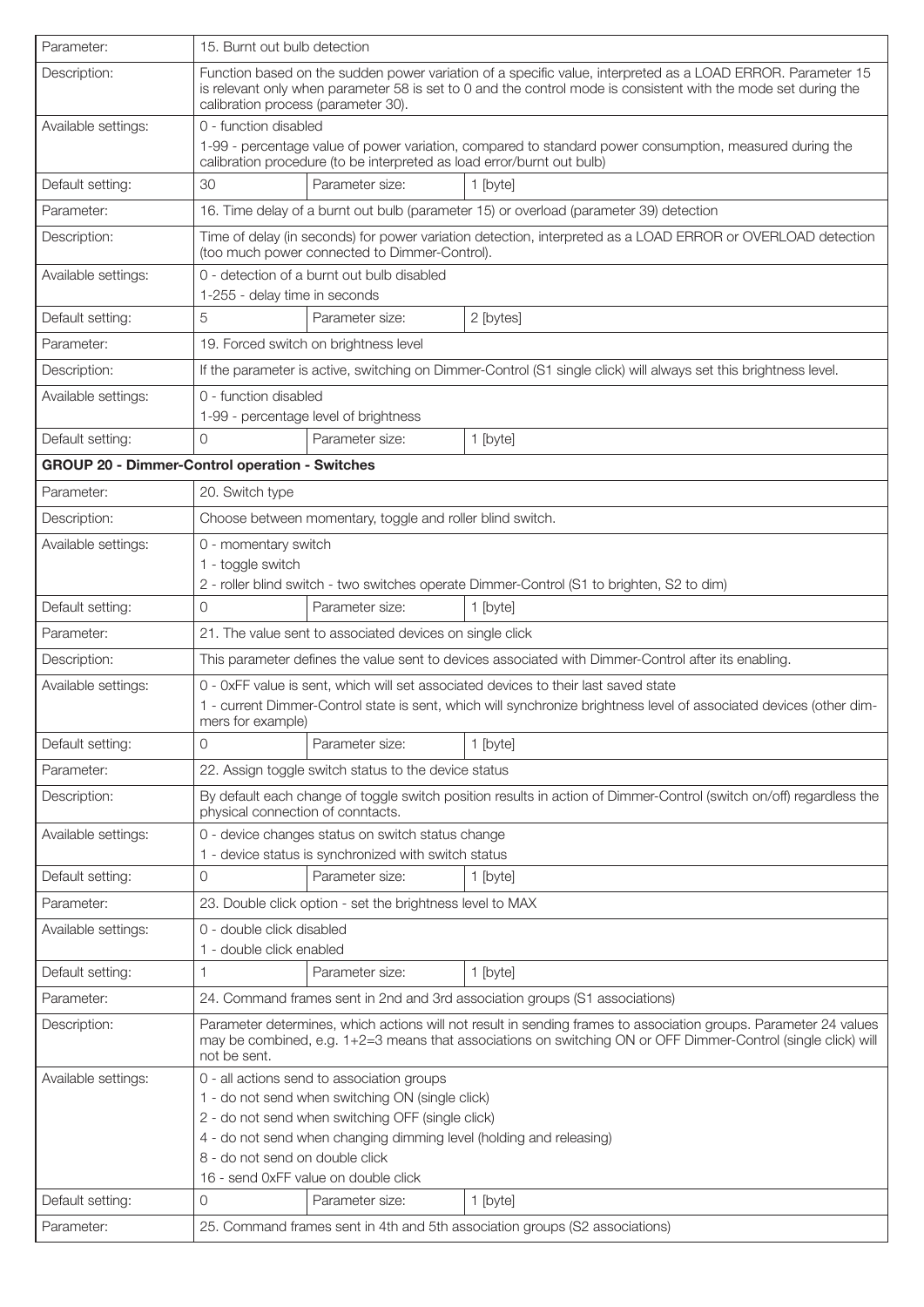| Description:        | not be sent.                                                                                                                                                                       |                                                                                       | Parameter determines, which actions will not result in sending frames to association groups. Parameter 25 values<br>may be combined, e.g. 1+2=3 means that associations on switching ON or OFF Dimmer-Control (single click) will |
|---------------------|------------------------------------------------------------------------------------------------------------------------------------------------------------------------------------|---------------------------------------------------------------------------------------|-----------------------------------------------------------------------------------------------------------------------------------------------------------------------------------------------------------------------------------|
| Available settings: | 0 - all actions send to association groups                                                                                                                                         |                                                                                       |                                                                                                                                                                                                                                   |
|                     | 1 - do not send when switching ON (single click)                                                                                                                                   |                                                                                       |                                                                                                                                                                                                                                   |
|                     | 2 - do not send when switching OFF (single click)                                                                                                                                  |                                                                                       |                                                                                                                                                                                                                                   |
|                     | 4 - do not send when changing dimming level (holding and releasing)                                                                                                                |                                                                                       |                                                                                                                                                                                                                                   |
|                     | 8 - do not send on double click                                                                                                                                                    |                                                                                       |                                                                                                                                                                                                                                   |
| Default setting:    | 0                                                                                                                                                                                  | 16 - send 0xFF value on double click<br>Parameter size:                               |                                                                                                                                                                                                                                   |
|                     |                                                                                                                                                                                    |                                                                                       | 1 [byte]                                                                                                                                                                                                                          |
| Parameter:          | 26. The function of 3-way switch                                                                                                                                                   |                                                                                       |                                                                                                                                                                                                                                   |
| Description:        | to 2 (roller blind switch).                                                                                                                                                        |                                                                                       | Switch no. 2 controls Dimmer-Control additionally (in 3-way switch mode). Function disabled for parameter 20 set                                                                                                                  |
| Available settings: |                                                                                                                                                                                    | 0 - 3-way switch function for S2 disabled<br>1 - 3-way switch function for S2 enabled |                                                                                                                                                                                                                                   |
| Default setting:    | 0                                                                                                                                                                                  | Parameter size:                                                                       | 1 [byte]                                                                                                                                                                                                                          |
| Parameter:          |                                                                                                                                                                                    | 27. Associations in Z-Wave network security mode                                      |                                                                                                                                                                                                                                   |
| Description:        |                                                                                                                                                                                    |                                                                                       | Parameter 27 values may be combined, e.g. 1+2=3 means that 2nd & 3rd group are sent as secure.                                                                                                                                    |
|                     |                                                                                                                                                                                    |                                                                                       |                                                                                                                                                                                                                                   |
| Available settings: | 1 - 2nd group sent as secure                                                                                                                                                       | 0 - all groups (II-V) sent as non-secure                                              |                                                                                                                                                                                                                                   |
|                     | 2 - 3rd group sent as secure                                                                                                                                                       |                                                                                       |                                                                                                                                                                                                                                   |
|                     | 4 - 4th group sent as secure                                                                                                                                                       |                                                                                       |                                                                                                                                                                                                                                   |
|                     | 8 - 5th group sent as secure                                                                                                                                                       |                                                                                       |                                                                                                                                                                                                                                   |
|                     |                                                                                                                                                                                    | 15 - all groups (II-V) sent as secure                                                 |                                                                                                                                                                                                                                   |
| Default setting:    | 15                                                                                                                                                                                 | Parameter size:                                                                       | 1 [byte]                                                                                                                                                                                                                          |
| Parameter:          | 28. Scene activation functionality                                                                                                                                                 |                                                                                       |                                                                                                                                                                                                                                   |
| Description:        | SCENE ID depends on the switch type configurations (see Table A5). Enabling scene activation functionality may                                                                     |                                                                                       |                                                                                                                                                                                                                                   |
|                     |                                                                                                                                                                                    |                                                                                       | cause slight delay in response to external switches and sending associations.                                                                                                                                                     |
| Available settings: | 0 - functionality deactivated<br>1 - functionality activated                                                                                                                       |                                                                                       |                                                                                                                                                                                                                                   |
| Default setting:    | $\Omega$                                                                                                                                                                           | Parameter size:                                                                       | 1 [byte]                                                                                                                                                                                                                          |
| Parameter:          | 29. Switch functionality of S1 and S2                                                                                                                                              |                                                                                       |                                                                                                                                                                                                                                   |
| Description:        |                                                                                                                                                                                    |                                                                                       | This parameter allows for switching the role of keys connected to S1 and S2 without changes in connection.                                                                                                                        |
| Available settings: | 0 - standard mode                                                                                                                                                                  |                                                                                       |                                                                                                                                                                                                                                   |
|                     |                                                                                                                                                                                    | 1 - S1 operates as S2, S2 operates as S1                                              |                                                                                                                                                                                                                                   |
| Default setting:    | 0                                                                                                                                                                                  | Parameter size:                                                                       | 1 [byte]                                                                                                                                                                                                                          |
|                     |                                                                                                                                                                                    | GROUP 30 - Dimmer-Control operation - Advanced functionality                          |                                                                                                                                                                                                                                   |
| Parameter:          | 30. Load control mode                                                                                                                                                              |                                                                                       |                                                                                                                                                                                                                                   |
| Description:        | This parameter allows to set the desired load control mode. The device automatically adjusts correct control<br>mode, but the installer may force its change using this parameter. |                                                                                       |                                                                                                                                                                                                                                   |
|                     |                                                                                                                                                                                    | Forced auto-calibration will set this parameter's value to 2.                         |                                                                                                                                                                                                                                   |
| Available settings: | 0 - forced leading edge control                                                                                                                                                    |                                                                                       |                                                                                                                                                                                                                                   |
|                     | 1 - forced trailing edge control                                                                                                                                                   |                                                                                       |                                                                                                                                                                                                                                   |
|                     |                                                                                                                                                                                    | 2 - control mode selected automatically (based on auto-calibration)                   |                                                                                                                                                                                                                                   |
| Default setting:    | $\sqrt{2}$                                                                                                                                                                         | Parameter size:                                                                       | 1 [byte]                                                                                                                                                                                                                          |
| Parameter:          |                                                                                                                                                                                    | 31. Load control mode recognized during auto-calibration (read only)                  |                                                                                                                                                                                                                                   |
| Description:        | 0 - leading edge<br>1 - trailing edge                                                                                                                                              |                                                                                       |                                                                                                                                                                                                                                   |
| Available settings: |                                                                                                                                                                                    |                                                                                       |                                                                                                                                                                                                                                   |
| Default setting:    |                                                                                                                                                                                    | Parameter size:                                                                       | 1 [byte]                                                                                                                                                                                                                          |
|                     |                                                                                                                                                                                    |                                                                                       |                                                                                                                                                                                                                                   |
| Parameter:          | 32. On/Off mode                                                                                                                                                                    |                                                                                       |                                                                                                                                                                                                                                   |
| Description:        |                                                                                                                                                                                    |                                                                                       | This mode is necessary while connecting non-dimmable light sources. Setting this parameter to 1 automatically<br>ignores brightening/dimming time settings. Forced auto-calibration will set this parameter's value to 2.         |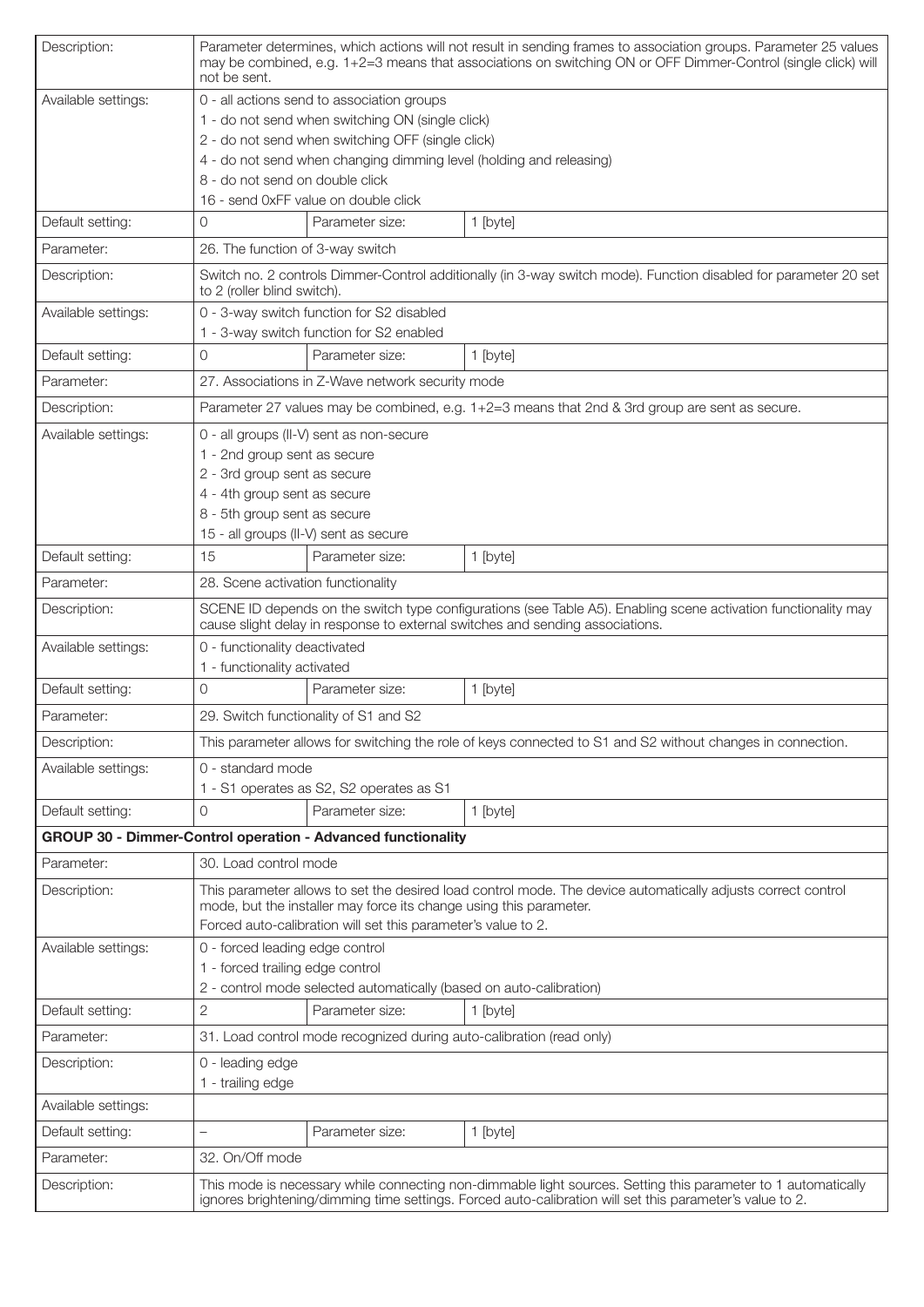| Available settings:                                 |                                                                                                                                                                                                                                                                                 | 0 - on/off mode disabled (dimming is possible)                     |                                                                                                                       |
|-----------------------------------------------------|---------------------------------------------------------------------------------------------------------------------------------------------------------------------------------------------------------------------------------------------------------------------------------|--------------------------------------------------------------------|-----------------------------------------------------------------------------------------------------------------------|
|                                                     | 2 - mode selected automatically                                                                                                                                                                                                                                                 | 1 - on/off mode enabled (dimming is not possible)                  |                                                                                                                       |
| Default setting:                                    | $\overline{2}$                                                                                                                                                                                                                                                                  | Parameter size:                                                    | 1 [byte]                                                                                                              |
| Parameter:                                          |                                                                                                                                                                                                                                                                                 | 33. Dimmability of the load (read only)                            |                                                                                                                       |
| Description:                                        | dure.                                                                                                                                                                                                                                                                           |                                                                    | This parameter contains an information about possibility of dimming the load detected during calibration proce-       |
| Available settings:                                 | 0 - Load recognized as dimmable                                                                                                                                                                                                                                                 | 1 - Load recognized as non-dimmable                                |                                                                                                                       |
| Default setting:                                    |                                                                                                                                                                                                                                                                                 | Parameter size:                                                    | 1 [byte]                                                                                                              |
| Parameter:                                          | 34. Soft-Start functionality                                                                                                                                                                                                                                                    |                                                                    |                                                                                                                       |
| Description:                                        |                                                                                                                                                                                                                                                                                 | Time required to warm up the filament of halogen bulb.             |                                                                                                                       |
| Available settings:                                 | 0 - no soft-start                                                                                                                                                                                                                                                               |                                                                    |                                                                                                                       |
|                                                     | 1 - short soft-start (0.1s)                                                                                                                                                                                                                                                     |                                                                    |                                                                                                                       |
|                                                     | 2 - long soft-start (0.5s)                                                                                                                                                                                                                                                      |                                                                    |                                                                                                                       |
| Default setting:                                    | 1                                                                                                                                                                                                                                                                               | Parameter size:                                                    | 1 [byte]                                                                                                              |
| Parameter:                                          | 35. Auto-calibration after power on                                                                                                                                                                                                                                             |                                                                    |                                                                                                                       |
| Description:                                        |                                                                                                                                                                                                                                                                                 |                                                                    | This parameter determines the trigger of auto-calibration procedure, e.g. power on, load error, etc.                  |
| Available settings:                                 |                                                                                                                                                                                                                                                                                 | 0 - No auto-calibration of the load after power on                 |                                                                                                                       |
|                                                     |                                                                                                                                                                                                                                                                                 | 1 - Auto-calibration performed after first power on                |                                                                                                                       |
|                                                     |                                                                                                                                                                                                                                                                                 | 2 - Auto-calibration performed after each power on                 | 3 - Auto-calibration performed after first power on or after each LOAD ERROR alarm (no load, load failure, burnt      |
|                                                     |                                                                                                                                                                                                                                                                                 | <b>CURRENT</b> (Dimmer-Control output overcurrent)                 | out bulb), if parameter 37 is set to 1 also after alarms: SURGE (Dimmer-Control output overvoltage) and OVER-         |
|                                                     | 4 - Auto-calibration performed after each power on or after each LOAD ERROR alarm (no load, load failure, burnt<br>out bulb), if parameter 37 is set to 1 also after alarms: SURGE (Dimmer-Control output overvoltage) and OVER-<br>CURRENT (Dimmer-Control output overcurrent) |                                                                    |                                                                                                                       |
| Default setting:                                    | 1                                                                                                                                                                                                                                                                               | Parameter size:                                                    | 1 [byte]                                                                                                              |
| Parameter:                                          |                                                                                                                                                                                                                                                                                 | 37. Behaviour of Dimmer-Control after OVERCURRENT or SURGE         |                                                                                                                       |
| Description:                                        | Occuring of errors related to surge or overcurrent results in turning off the output to prevent possible malfunction.<br>By default the device performs three attempts to turn on the load (useful in case of momentary, short failures of<br>the power supply).                |                                                                    |                                                                                                                       |
| Available settings:                                 |                                                                                                                                                                                                                                                                                 |                                                                    | 0 - device permanently disabled until re-enabling by command or external switch                                       |
|                                                     |                                                                                                                                                                                                                                                                                 | 1 - three attempts to turn on the load                             |                                                                                                                       |
| Default setting:                                    |                                                                                                                                                                                                                                                                                 | Parameter size:                                                    | 1 [byte]                                                                                                              |
| Parameter:                                          |                                                                                                                                                                                                                                                                                 | 38. Brightness level correction for flickering loads               |                                                                                                                       |
| Description:                                        | levels in 2-wire installation.                                                                                                                                                                                                                                                  |                                                                    | Correction reduces spontaneous flickering of some capacitive load (e.g. dimmable LEDs) at certain brightness          |
|                                                     |                                                                                                                                                                                                                                                                                 | able correction or adjust time of correction for flickering loads. | In countries using ripple-control, correction may cause changes in brightness. In this case it is necessary to dis-   |
| Available settings:                                 | 0 - automatic correction disabled                                                                                                                                                                                                                                               | 1-254 - duration of correction in seconds                          |                                                                                                                       |
|                                                     |                                                                                                                                                                                                                                                                                 | 255 - automatic correction always enabled                          |                                                                                                                       |
| Default setting:                                    | 255                                                                                                                                                                                                                                                                             | Parameter size:                                                    | 2 [bytes]                                                                                                             |
| Parameter:                                          | 39. Power limit - OVERLOAD                                                                                                                                                                                                                                                      |                                                                    |                                                                                                                       |
| Description:                                        |                                                                                                                                                                                                                                                                                 |                                                                    | Reaching the defined value will result in turning off the load. Additional apparent power limit of 350VA is active by |
| Available settings:                                 | default. Parameter 39 is relevant only when parameter 58 is set to 0.<br>0 - functionality disabled<br>1-350 - 1-350W                                                                                                                                                           |                                                                    |                                                                                                                       |
| Default setting:                                    | 250                                                                                                                                                                                                                                                                             | Parameter size:                                                    | 2 [bytes]                                                                                                             |
| <b>GROUP 40 - Dimmer-Control operation - Alarms</b> |                                                                                                                                                                                                                                                                                 |                                                                    |                                                                                                                       |
| Parameter:                                          |                                                                                                                                                                                                                                                                                 | 40. Response to General Purpose Alarm                              |                                                                                                                       |
| Available settings:                                 | 0 - No reaction                                                                                                                                                                                                                                                                 |                                                                    |                                                                                                                       |
|                                                     | 1 - Turn on the load                                                                                                                                                                                                                                                            |                                                                    |                                                                                                                       |
|                                                     | 2 - Turn off the load                                                                                                                                                                                                                                                           |                                                                    |                                                                                                                       |
|                                                     | 3 - Load blinking                                                                                                                                                                                                                                                               |                                                                    |                                                                                                                       |
| Default setting:                                    | 3                                                                                                                                                                                                                                                                               | Parameter size:                                                    | 1 [byte]                                                                                                              |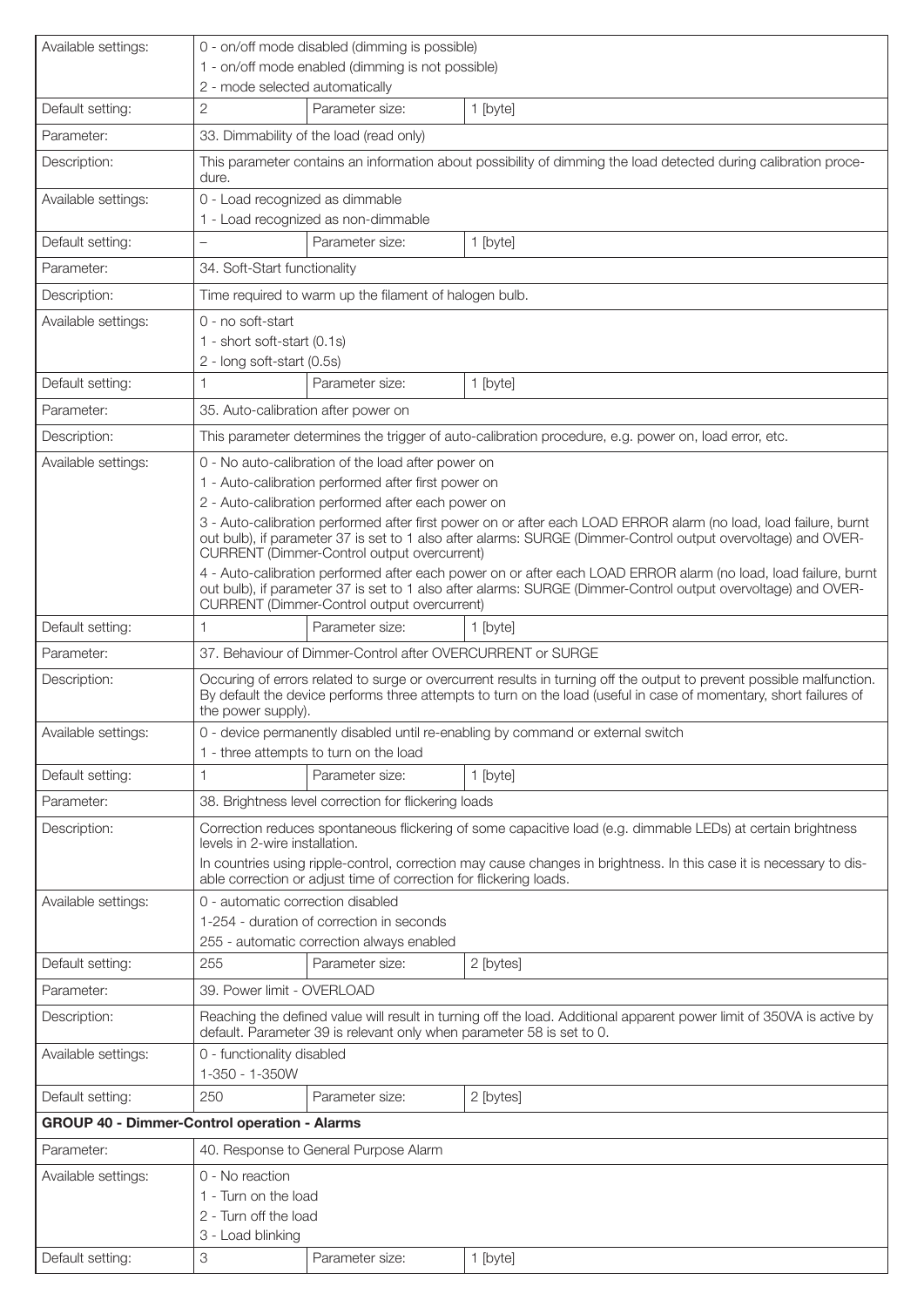| Parameter:                                 |                                                                                                                                                      | 41. Response to Water Flooding Alarm                                  |                                                                                  |
|--------------------------------------------|------------------------------------------------------------------------------------------------------------------------------------------------------|-----------------------------------------------------------------------|----------------------------------------------------------------------------------|
| Available settings:                        | 0 - No reaction                                                                                                                                      |                                                                       |                                                                                  |
|                                            | 1 - Turn on the load                                                                                                                                 |                                                                       |                                                                                  |
|                                            | 2 - Turn off the load                                                                                                                                |                                                                       |                                                                                  |
|                                            | 3 - Load blinking                                                                                                                                    |                                                                       |                                                                                  |
| Default setting:                           | 2                                                                                                                                                    | Parameter size:                                                       | 1 [byte]                                                                         |
| Parameter:                                 |                                                                                                                                                      | 42. Response to Smoke, CO or CO2 Alarm                                |                                                                                  |
| Available settings:                        | 0 - No reaction                                                                                                                                      |                                                                       |                                                                                  |
|                                            | 1 - Turn on the load<br>2 - Turn off the load                                                                                                        |                                                                       |                                                                                  |
|                                            | 3 - Load blinking                                                                                                                                    |                                                                       |                                                                                  |
| Default setting:                           | З                                                                                                                                                    | Parameter size:                                                       | 1 [byte]                                                                         |
| Parameter:                                 | 43. Response to Temperature Alarm                                                                                                                    |                                                                       |                                                                                  |
| Available settings:                        | 0 - No reaction                                                                                                                                      |                                                                       |                                                                                  |
|                                            | 1 - Turn on the load                                                                                                                                 |                                                                       |                                                                                  |
|                                            | 2 - Turn off the load                                                                                                                                |                                                                       |                                                                                  |
|                                            | 3 - Load blinking                                                                                                                                    |                                                                       |                                                                                  |
| Default setting:                           | 1                                                                                                                                                    | Parameter size:                                                       | 1 [byte]                                                                         |
| Parameter:                                 | 44. Time of alarm state                                                                                                                              |                                                                       |                                                                                  |
| Available settings:                        | 1-32767 (1-32767 seconds)                                                                                                                            |                                                                       |                                                                                  |
| Default setting:                           | 600 (600s)                                                                                                                                           | Parameter size:                                                       | 2 [bytes]                                                                        |
| Alarm settings - reports                   |                                                                                                                                                      |                                                                       |                                                                                  |
| Parameter:                                 |                                                                                                                                                      | 45. OVERLOAD alarm report (load power consumption too high)           |                                                                                  |
| Available settings:                        | 0 - No reaction                                                                                                                                      |                                                                       |                                                                                  |
|                                            | 1 - Send an alarm frame                                                                                                                              |                                                                       |                                                                                  |
| Default setting:                           |                                                                                                                                                      | Parameter size:                                                       | 1 [byte]                                                                         |
| Parameter:                                 |                                                                                                                                                      | 46. LOAD ERROR alarm report (no load, load failure, burnt out bulb)   |                                                                                  |
| Available settings:                        | 0 - No reaction<br>1 - Send an alarm frame                                                                                                           |                                                                       |                                                                                  |
| Default setting:                           | 1                                                                                                                                                    | Parameter size:                                                       | 1 [byte]                                                                         |
| Parameter:                                 |                                                                                                                                                      |                                                                       | 47. OVERCURRENT alarm report (short circuit, burnt out bulb causing overcurrent) |
|                                            |                                                                                                                                                      |                                                                       |                                                                                  |
| Available settings:                        | 0 - No reaction<br>1 - Send an alarm frame                                                                                                           |                                                                       |                                                                                  |
| Default setting:                           | 0                                                                                                                                                    | Parameter size:                                                       | 1 [byte]                                                                         |
| Parameter:                                 |                                                                                                                                                      | 48. SURGE alarm report (Dimmer-Control output overvoltage)            |                                                                                  |
| Available settings:                        | 0 - No reaction                                                                                                                                      |                                                                       |                                                                                  |
|                                            | 1 - Send an alarm frame                                                                                                                              |                                                                       |                                                                                  |
| Default setting:                           |                                                                                                                                                      | Parameter size:                                                       | 1 [byte]                                                                         |
| Parameter:                                 |                                                                                                                                                      |                                                                       | 49. OVERHEAT (critical temperature) and VOLTAGE DROP (low voltage) alarm report  |
| Available settings:                        | 0 - No reaction                                                                                                                                      |                                                                       |                                                                                  |
|                                            | 1 - Send an alarm frame                                                                                                                              |                                                                       |                                                                                  |
| Default setting:                           |                                                                                                                                                      | Parameter size:                                                       | 1 [byte]                                                                         |
| GROUP 50 - Active power and energy reports |                                                                                                                                                      |                                                                       |                                                                                  |
| Parameter:                                 | 50. Active power reports                                                                                                                             |                                                                       |                                                                                  |
| Description:                               | The parameter defines the power level change that will result in a new power report being sent. The value is a<br>percentage of the previous report. |                                                                       |                                                                                  |
| Available settings:                        |                                                                                                                                                      | 0 - power reports disabled<br>1-100 (1-100%) - power report threshold |                                                                                  |
| Default setting:                           | 10 (10%)                                                                                                                                             | Parameter size:                                                       | 1 [byte]                                                                         |
| Parameter:                                 |                                                                                                                                                      | 52. Periodic active power and energy reports                          |                                                                                  |
|                                            |                                                                                                                                                      |                                                                       |                                                                                  |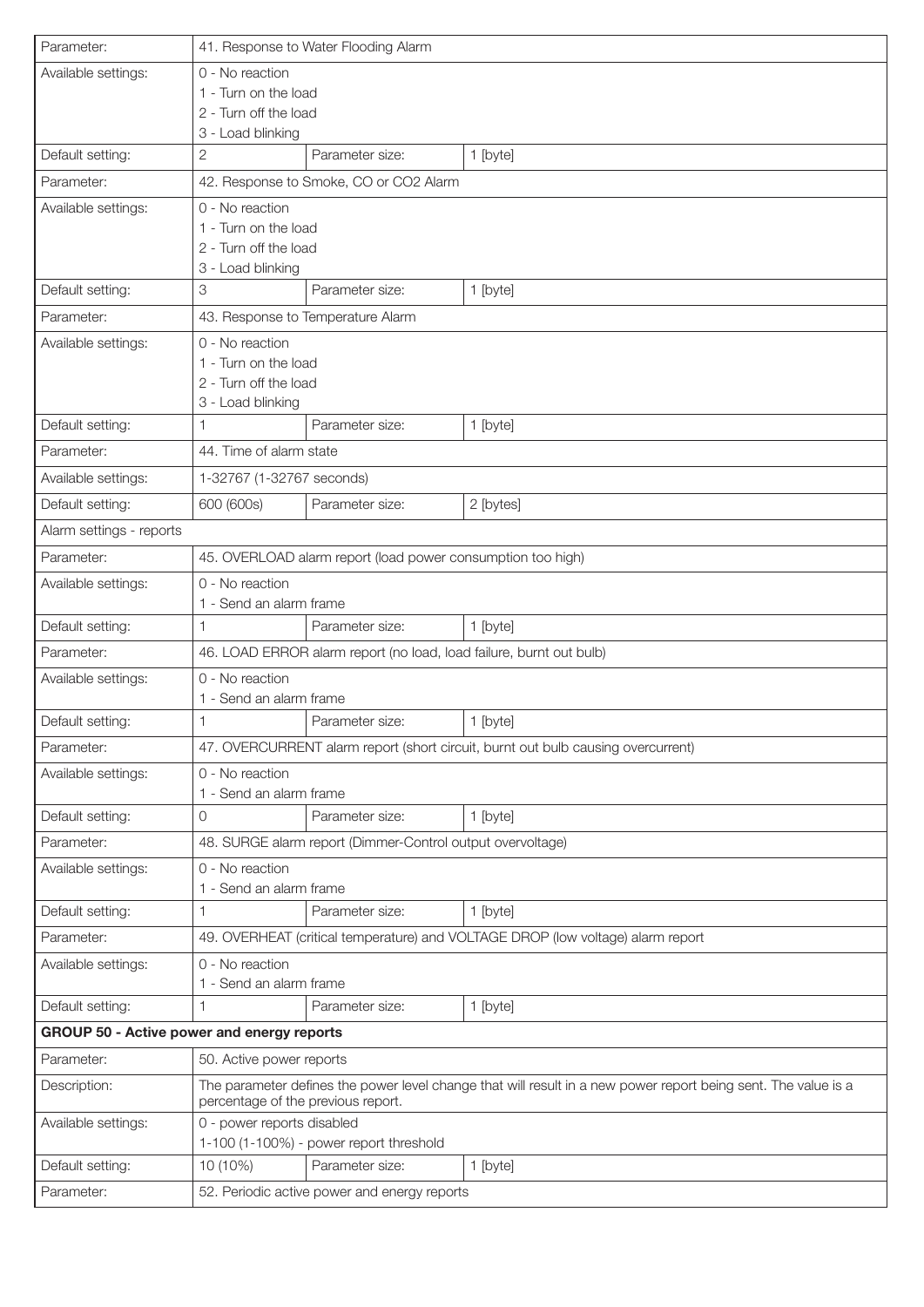| Description:        | Parameter 52 defines a time period between consecutive reports. Timer is reset and counted from zero after each<br>report.                                                                               |                                                                       |           |
|---------------------|----------------------------------------------------------------------------------------------------------------------------------------------------------------------------------------------------------|-----------------------------------------------------------------------|-----------|
| Available settings: | 0 - periodic reports disabled<br>1-32767 (1-32767 seconds)                                                                                                                                               |                                                                       |           |
| Default setting:    | 3600 (3600s)                                                                                                                                                                                             | Parameter size:                                                       | 2 [bytes] |
| Parameter:          | 53. Energy reports                                                                                                                                                                                       |                                                                       |           |
| Description:        |                                                                                                                                                                                                          | Energy level change which will result in sending a new energy report. |           |
| Available settings: | 0 - energy reports disabled<br>1-255 (0.01-2.55 kWh) - report triggering threshold                                                                                                                       |                                                                       |           |
| Default setting:    | 10 (0.1 kWh)                                                                                                                                                                                             | Parameter size:                                                       | 2 [bytes] |
| Parameter:          | 54. Self-measurement                                                                                                                                                                                     |                                                                       |           |
| Description:        | The Dimmer-Control may include active power and energy consumed by itself in reports sent to the main control-<br>ler.                                                                                   |                                                                       |           |
| Available settings: | 0 - Self-measurement inactive<br>1 - Self-measurement active                                                                                                                                             |                                                                       |           |
| Default setting:    | Parameter size:<br>$\Omega$<br>1 [byte]                                                                                                                                                                  |                                                                       |           |
| Parameter:          | 58. Method of calculating the active power                                                                                                                                                               |                                                                       |           |
| Description:        | This parameter defines how to calculate active power. It is useful in a case of 2-wire connection with light sources<br>other than resistive. Parameter 58 is set to 0 after forced auto-calibration.    |                                                                       |           |
| Available settings: | 0 - measurement based on the standard algorithm                                                                                                                                                          |                                                                       |           |
|                     | 1 - approximation based on the calibration data                                                                                                                                                          |                                                                       |           |
|                     | 2 - approximation based on the control angle                                                                                                                                                             |                                                                       |           |
| Default setting:    | 0                                                                                                                                                                                                        | Parameter size:                                                       | 1 [byte]  |
| Parameter:          |                                                                                                                                                                                                          | 59. Approximated power at the maximum brightness level                |           |
| Description:        | This parameter determines the approximate value of the power that will be reported by the device at its maximum<br>brightness level. Parameter 59 works only when parameter 58 has a value other than 0. |                                                                       |           |
| Available settings: | 0-500 (0-500W) - power consumed by the load at the maximum brightness level.                                                                                                                             |                                                                       |           |
| Default setting:    | $\Omega$                                                                                                                                                                                                 | Parameter size:                                                       | 2 [bytes] |

| Table A5 - SCENE ID value sent at specified configuration |                           |  |  |
|-----------------------------------------------------------|---------------------------|--|--|
| <b>Momentary switches</b>                                 |                           |  |  |
| SCENE ID: S1 input                                        | SCENE ID: S2 input        |  |  |
| $16:1 \times$ click                                       | $26:1 \times$ click       |  |  |
| $14:2 \times$ click                                       | $24:2 \times$ click       |  |  |
| $-$ : 3 x click                                           | $25:3 \times$ click       |  |  |
| $12:$ hold                                                | $22:$ hold                |  |  |
| 13 : release                                              | 23 : release              |  |  |
| <b>Toggle switches</b>                                    |                           |  |  |
| SCENE ID: S1 input                                        | SCENE ID: S2 input        |  |  |
| 10 : OFF to ON                                            | 20 : OFF to ON            |  |  |
| 11: ON to OFF                                             | 21: ON to OFF             |  |  |
| $14:2 \times$ click                                       | $24:2 \times$ click       |  |  |
| $-$ : 3 x click                                           | $25:3 \times$ click       |  |  |
| <b>Roller blinds switches</b>                             |                           |  |  |
| SCENE ID: S1 input                                        | SCENE ID: S2 input        |  |  |
| 10 : turn ON (1 x click)                                  | 11 : turn OFF (1 x click) |  |  |
| 13 : release                                              | 13 : release              |  |  |
| $14:2 \times$ click                                       | $14:2 \times$ click       |  |  |
| $-$ : 3 x click                                           | $15:3 \times$ click       |  |  |
| 17: brightening                                           | 18 : dimming              |  |  |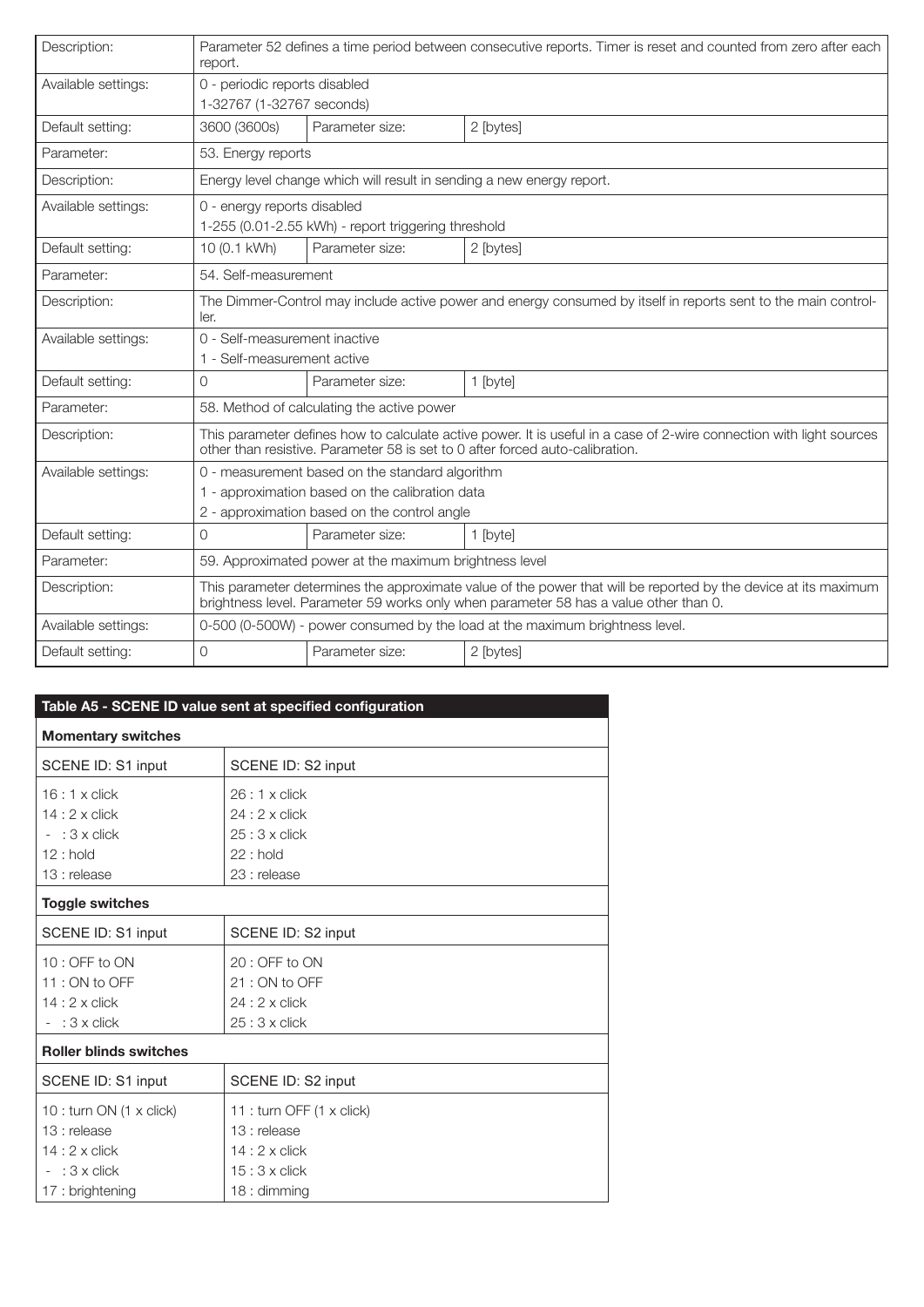# **TECHNICAL SPECIFICATIONS**

The product Dimmer-Control is produced by Nice S.p.A. (TV). Warnings: - All technical specifications stated in this section refer to an ambient temperature of 20 °C (± 5 °C) - Nice S.p.A. reserves the right to apply modifications to the product at any time when deemed necessary, while maintaining the same functionalities and intended use.

| <b>Dimmer-Control</b>              |                                                                 |
|------------------------------------|-----------------------------------------------------------------|
| Type                               | in-wall/flush box mounted control unit for remote light control |
| Power supply                       | 100-240 V AC, 50/60 Hz                                          |
| Power consumption                  | $<$ 1.3 W                                                       |
| Operational temperature            | $0-35^{\circ}$ C                                                |
| For installation in boxes          | $\varnothing \geq 50$ mm, depth $\geq 60$ mm                    |
| Operational current                | $0.25 - 1.1$ A                                                  |
| Device temperature protection      | $105^{\circ}$ C                                                 |
| Active element                     | semiconductor electronic switch ε                               |
| Device control                     | remotely - radio waves; directly - external switch              |
| Dimensions $(L \times W \times H)$ | 42.5 x 38.25 x 20.3 mm                                          |

• Occasional flickering of the lighting may be the result of ripple-control signals from the electricity supplier.

- The occurrence and magnitude of this effect depends on the country, region and time of the day.
- The effect is more frequent in 2-wire installation, on low dimming levels and with LED light sources.
- Voltage drops, dips and harmonics may also cause flickering.

| <b>Radio transceiver</b> |                                                                                                                          |
|--------------------------|--------------------------------------------------------------------------------------------------------------------------|
| Radio protocol           | Z-Wave (500 series chip)                                                                                                 |
| Frequency band           | 868.4 or 869.8 MHz EU<br>908.4 or 916.0 MHz US<br>921.4 or 919.8 MHz ANZ<br>869.0 MHz RU<br>920.9, 921.7 or 923.1 MHz TW |
| Transceiver range        | up to 50m outdoors<br>up to 40m indoors<br>(depending on terrain and building structure)                                 |
| Max. transmit power      | EIRP up to 6 dBm                                                                                                         |

(\*) The transceiver range is strongly influenced by other devices operating at the same frequency with continuous transmission, such as alarms and radio headphones which interfere with the control unit transceiver.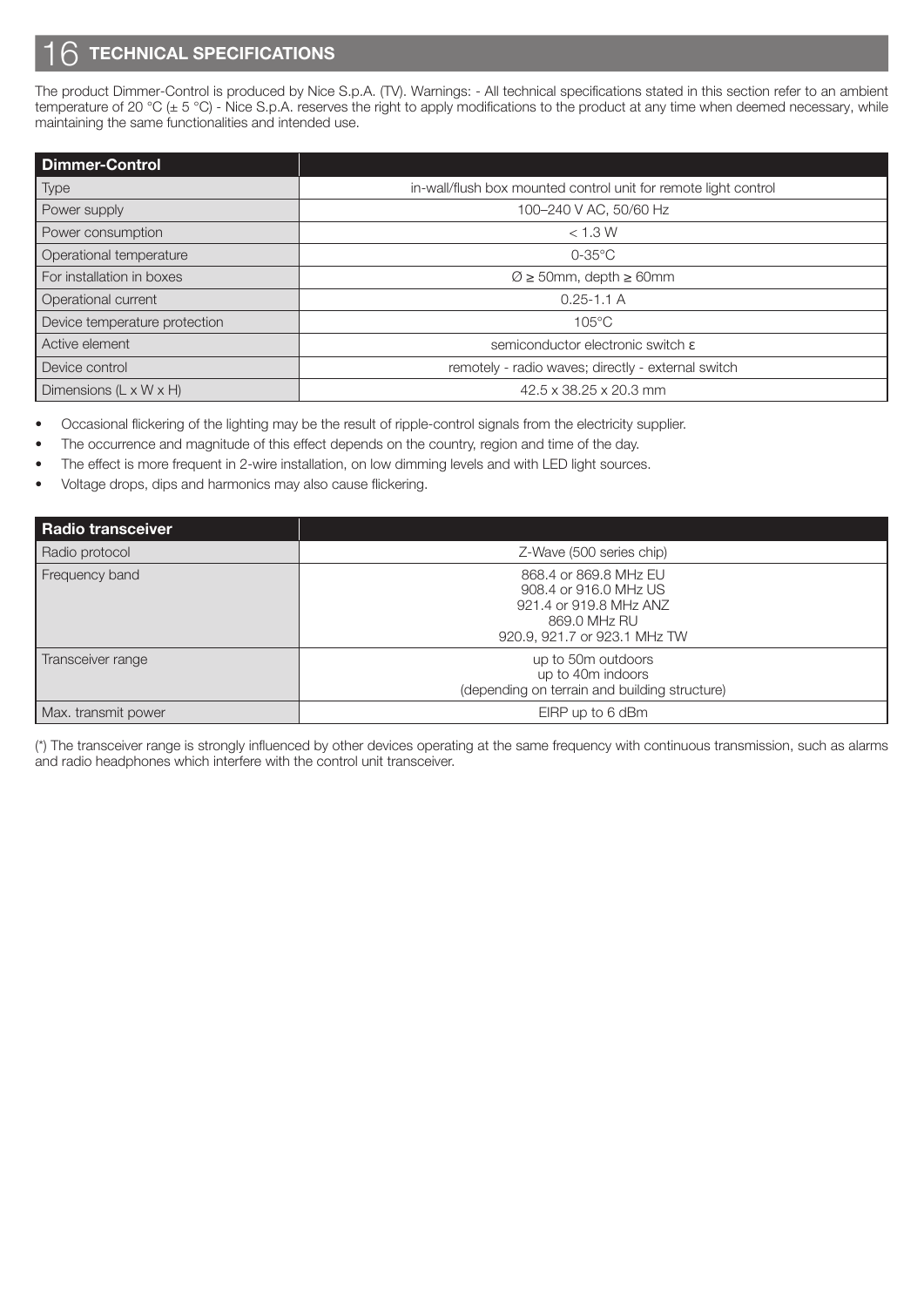# PRODUCT DISPOSAL

This product is an integral part of the automation and therefore must be disposed together with the latter. As in installation, also at the end of product lifetime, the disassembly and scrapping operations must be performed by qualified personnel. This product is made of various types of material, some of which can be recycled while others must be scrapped. Seek information on the recycling and disposal systems envisaged by the local regulations in your area for this product category. Caution! – some parts of the product may contain pollutant or hazardous substances which, if disposed of into the environment, may cause serious damage to the environment or physical health.



As indicated by the symbol alongside, disposal of this product in domestic waste is strictly prohibited. Separate the waste into categories for disposal, according to the methods envisaged by current legislation in your area, or return the product to the retailer when purchasing a new version. **Caution!** – local legislation may envisage serious fines in the event of abusive disposal of this product.

# DECLARATION OF CONFORMITY

Hereby, NICE S.p.A., declares that the radio equipment type Dimmer-Control is in compliance with Directive 2014/53/EU. The full text of the EU declaration of conformity is available at the following internet address: http://www.niceforyou.com/en/support